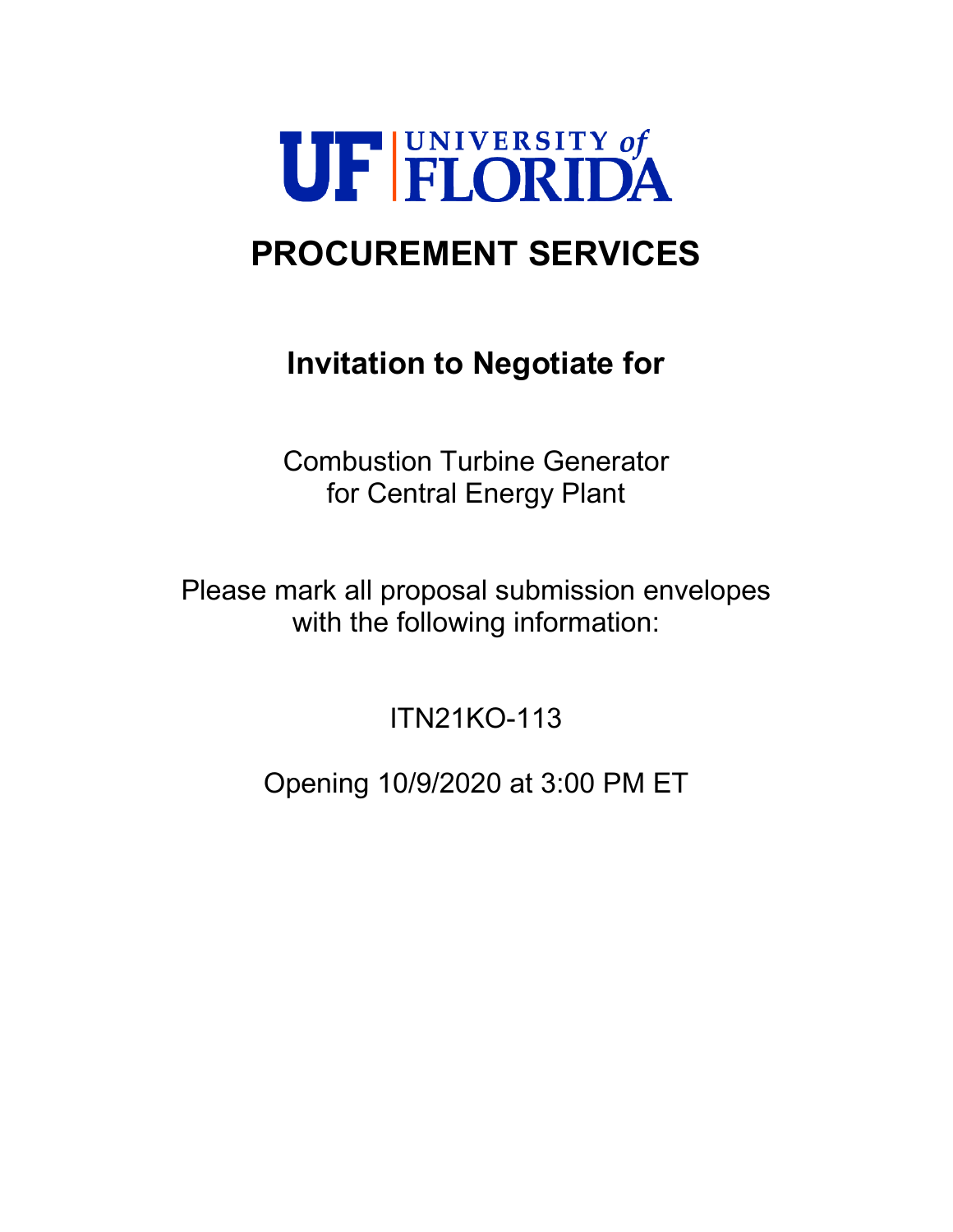# Contents

| 1.0 |        |                                                                              |  |
|-----|--------|------------------------------------------------------------------------------|--|
|     | 1.1    |                                                                              |  |
|     | 1.2    |                                                                              |  |
|     | 1.2.1  |                                                                              |  |
|     | 1.3    |                                                                              |  |
|     | 1.4    |                                                                              |  |
|     | 1.5    |                                                                              |  |
|     |        |                                                                              |  |
|     |        |                                                                              |  |
| 2.0 |        |                                                                              |  |
|     | 2.1    |                                                                              |  |
|     | 2.2    |                                                                              |  |
|     | 2.3    |                                                                              |  |
|     | 2.4    |                                                                              |  |
|     | 2.5    | Vendor Protest Procedure; Notice of Proposal Protest Bonding Requirement  8  |  |
|     | 2.6    | Contractual Intent/Right to Terminate and Recommence ITN Process 8           |  |
|     | 2.7    |                                                                              |  |
|     | 2.8    |                                                                              |  |
|     |        |                                                                              |  |
|     | 2.9    |                                                                              |  |
|     | 2.10   |                                                                              |  |
|     | 2.11   |                                                                              |  |
|     | 2.12   | Rejection of Vendor Counter-offers, Stipulations and Other Exceptions  9     |  |
|     | 2.13   |                                                                              |  |
|     | 2.14   |                                                                              |  |
| 3.0 | 3.1    |                                                                              |  |
|     |        |                                                                              |  |
|     |        |                                                                              |  |
| 4.0 |        |                                                                              |  |
|     | 4.1    |                                                                              |  |
|     | 4.1.1  |                                                                              |  |
|     | 4.1.2  |                                                                              |  |
|     | 4.1.3  |                                                                              |  |
|     | 4.1.4  |                                                                              |  |
|     | 4.1.5  |                                                                              |  |
|     | 4.1.6  |                                                                              |  |
|     | 4.2    |                                                                              |  |
|     | 4.2.1  |                                                                              |  |
|     | 4.2.2  |                                                                              |  |
|     | 4.2.3  | University Provides Information in Good Faith without Liability  12          |  |
|     | 4.2.4  |                                                                              |  |
|     | 4.2.5  | Questions, Communications and Inquires between the University and Vendors 13 |  |
|     | 4.2.6  | Addenda and the University's Response to Communications from Vendor  13      |  |
|     |        |                                                                              |  |
|     |        |                                                                              |  |
|     | 4.2.7  |                                                                              |  |
|     | 4.2.8  |                                                                              |  |
|     | 4.2.9  |                                                                              |  |
|     | 4.2.10 |                                                                              |  |
|     | 4.2.11 |                                                                              |  |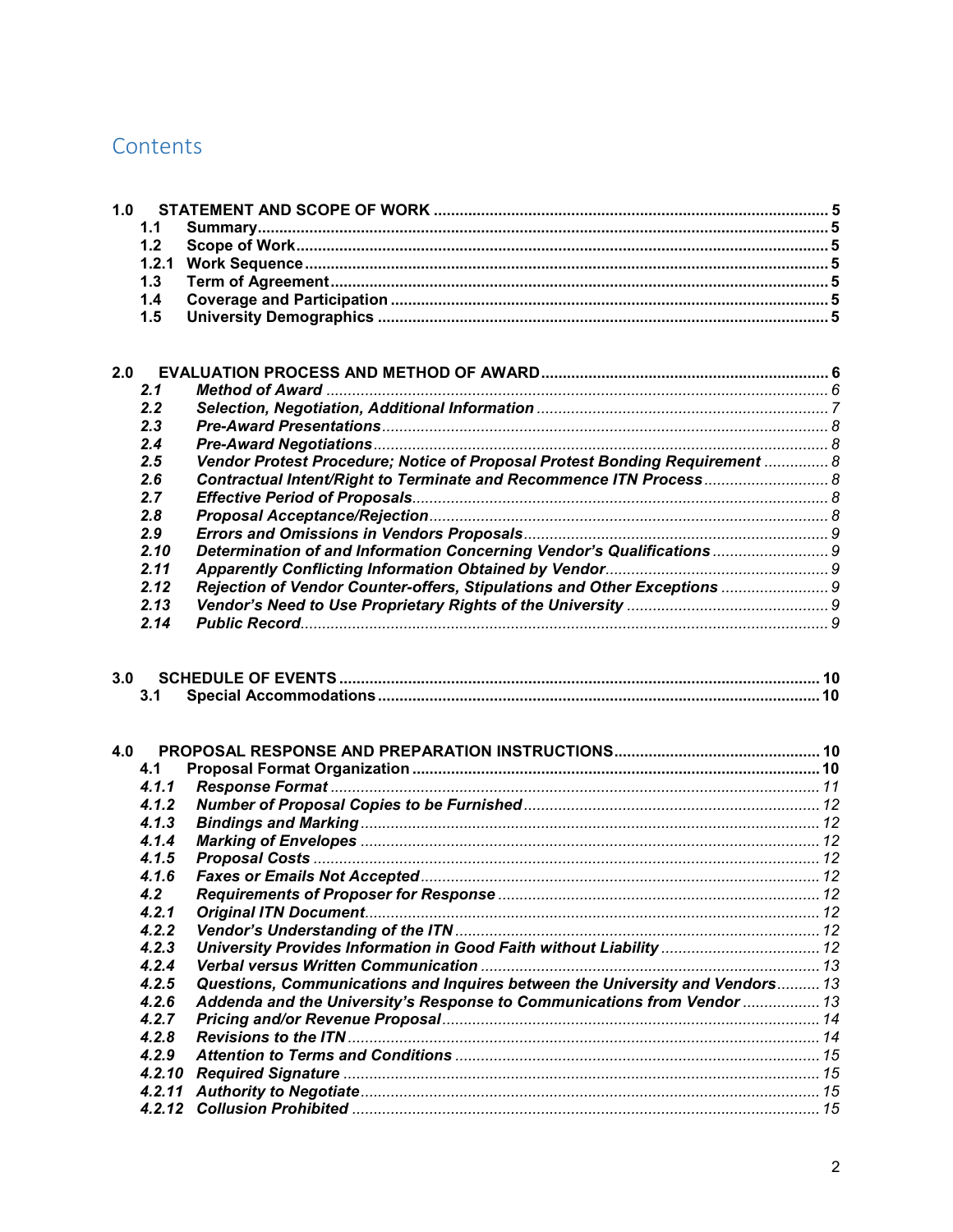| 4.2.13 Improper Business Relationships/Conflict of Interest Prohibited  15        |  |
|-----------------------------------------------------------------------------------|--|
| 4.2.14 Corrections, Changes, and Providing Information on Forms within the ITN 15 |  |
|                                                                                   |  |
|                                                                                   |  |
| 4.2.17 University's Right to Use Vendor's Ideas/Proprietary Information  16       |  |

| 5.0  |        |  |  |  |  |
|------|--------|--|--|--|--|
| 5.1  |        |  |  |  |  |
| 5.2  |        |  |  |  |  |
| 5.3  |        |  |  |  |  |
| 5.4  |        |  |  |  |  |
| 5.5  |        |  |  |  |  |
| 5.6  |        |  |  |  |  |
| 5.7  |        |  |  |  |  |
| 5.8  |        |  |  |  |  |
| 5.9  |        |  |  |  |  |
| 5.10 |        |  |  |  |  |
| 5.11 |        |  |  |  |  |
| 5.12 |        |  |  |  |  |
| 5.13 |        |  |  |  |  |
| 5.14 |        |  |  |  |  |
| 5.15 | Vendor |  |  |  |  |
| 5.16 |        |  |  |  |  |
| 5.17 |        |  |  |  |  |

| 6.0 |      |  |
|-----|------|--|
|     | 6.1  |  |
|     | 6.2  |  |
|     | 6.3  |  |
|     | 6.4  |  |
|     | 6.5  |  |
|     | 6.6  |  |
|     | 6.7  |  |
|     | 6.8  |  |
|     | 6.9  |  |
|     | 6.10 |  |
|     | 6.11 |  |
|     | 6.12 |  |
|     | 6.13 |  |
|     | 6.14 |  |
|     | 6.15 |  |
|     | 6.16 |  |
|     | 6.17 |  |
|     | 6.18 |  |
|     | 6.19 |  |
|     | 6.20 |  |
|     | 6.21 |  |
|     | 6.22 |  |
|     | 6.23 |  |
|     | 6.24 |  |
|     | 6.25 |  |
|     | 6.26 |  |
|     | 6.27 |  |
|     | 6.28 |  |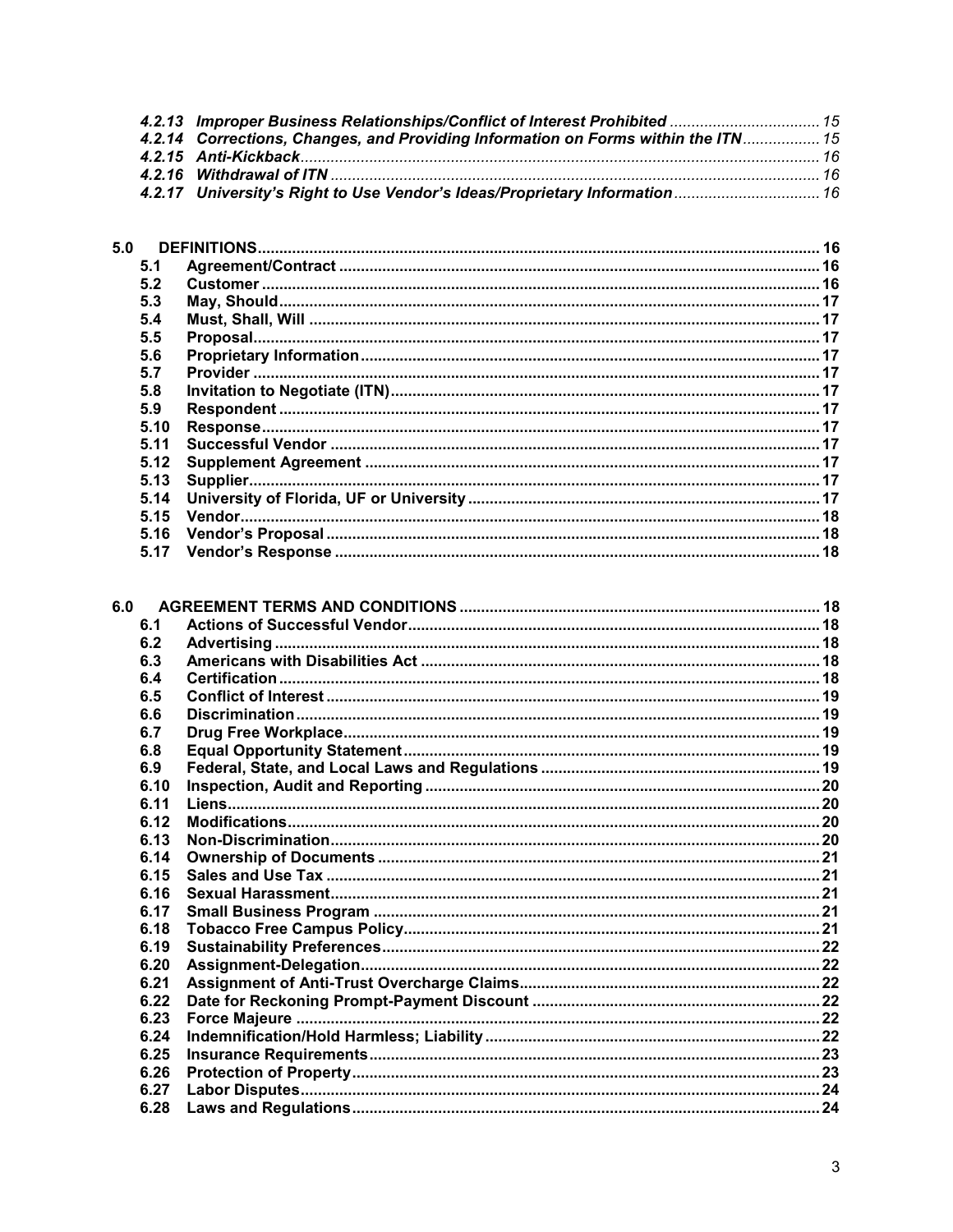| 6.29   |                                                                                |  |
|--------|--------------------------------------------------------------------------------|--|
| 6.30   |                                                                                |  |
| 6.31   | Notice to Vendors of Asbestos-Containing Materials in University Buildings  24 |  |
| 6.32   |                                                                                |  |
| 6.33   |                                                                                |  |
| 6.34   |                                                                                |  |
| 6.35   |                                                                                |  |
| 6.36   |                                                                                |  |
| 6.37   |                                                                                |  |
| 6.38   |                                                                                |  |
| 6.39   |                                                                                |  |
| 6.40   |                                                                                |  |
| 6.41   |                                                                                |  |
| 6.42   |                                                                                |  |
| 6.43   |                                                                                |  |
| 6.44   |                                                                                |  |
| 6.45   |                                                                                |  |
|        |                                                                                |  |
| 6.45.2 |                                                                                |  |
| 6.45.3 |                                                                                |  |
| 6.45.4 |                                                                                |  |
| 6.45.5 |                                                                                |  |
| 6.45.6 |                                                                                |  |
| 6.45.7 |                                                                                |  |
| 6.45.8 |                                                                                |  |
| 6.46   |                                                                                |  |
| 6.47   |                                                                                |  |
|        |                                                                                |  |
| 6.48   |                                                                                |  |
| 6.49   |                                                                                |  |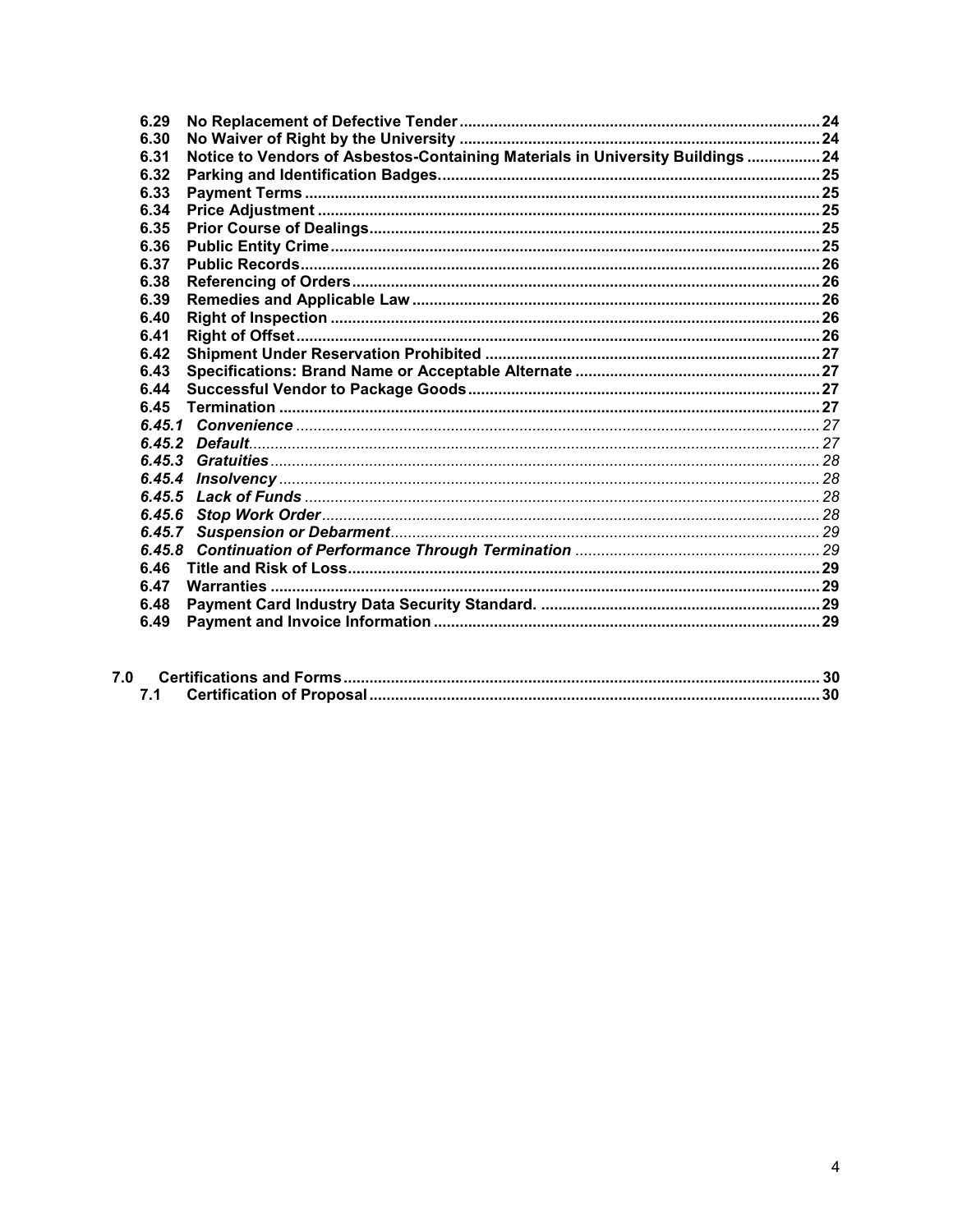# <span id="page-4-0"></span>**1.0 STATEMENT AND SCOPE OF WORK**

# <span id="page-4-1"></span>**1.1 Summary**

The University is seeking proposals from vendors for one (1) Combustion Turbine Generator packaged unit for the planned Central Energy Plant that is being constructed in the Gale Lemerand Commuter Lot. Jacobs is the Architect/Engineer of Record for the Project.

# <span id="page-4-2"></span>**1.2 Scope of Work**

Provide design, materials, fabrication, delivery, documentation and testing of all combustion turbine generator equipment and accessories, including but not necessarily limited to the items listed in the Combustion Turbine Generator Specification included in the Technical Specifications in Exhibit A.

# <span id="page-4-3"></span>**1.2.1 Work Sequence**

- a. Deliver work in stages to accommodate Engineer's information needs for design purposes and Owner's use of premises during construction period; coordinate delivery schedule and operations with Owner's Representative.
- b. Preliminary Delivery Date: December 20, 2022.
- c. Final Delivery to be coordinated with final construction schedule and will be determined within 60 days of award of Purchase Order.
- d. Proposal shall allow variation in equipment delivery schedule of plus or minus six (6) weeks from dates stated without change in price.

# <span id="page-4-4"></span>**1.3 Term of Agreement**

This Agreement is for the initial purchase of a combustion turbine generator and associated auxiliaries, Long Term Service Agreement (LTSA), equipment warranty, repair parts and ongoing equipment monitoring service. The term of the agreement for maintenance, service and warranty work on the equipment shall be a minimum of one year, with terms of the LTSA and monitoring service to be negotiated and agreed upon by both parties in the final contract.

#### <span id="page-4-5"></span>**1.4 Coverage and Participation**

The intended coverage of this ITN and any Agreement resulting from this solicitation shall be for the use of all Departments at the University of Florida. With the consent and agreement of the Successful Vendor, the other state universities, community colleges, district school boards, other educational institutions, and other governmental agencies, may assess and access an Agreement resulting from this solicitation issued and administered by the University of Florida.

The University reserves the right to add and/or delete elements, or to change any element of the coverage and participation at any time without prior notification and without any liability of any kind or amount.

# <span id="page-4-6"></span>**1.5 University Demographics**

The University of Florida is a major public land-grant research university. The state's oldest, largest, and most comprehensive university, the University of Florida is among the nation's most academically diverse public universities. The University has a long history of established programs in international education, research, and service. It is one of only 17 public land-grant universities nationwide and the only university in Florida belonging to the Association of American Universities. With more than 50,000 students, the University of Florida is now one of the five largest universities in the nation.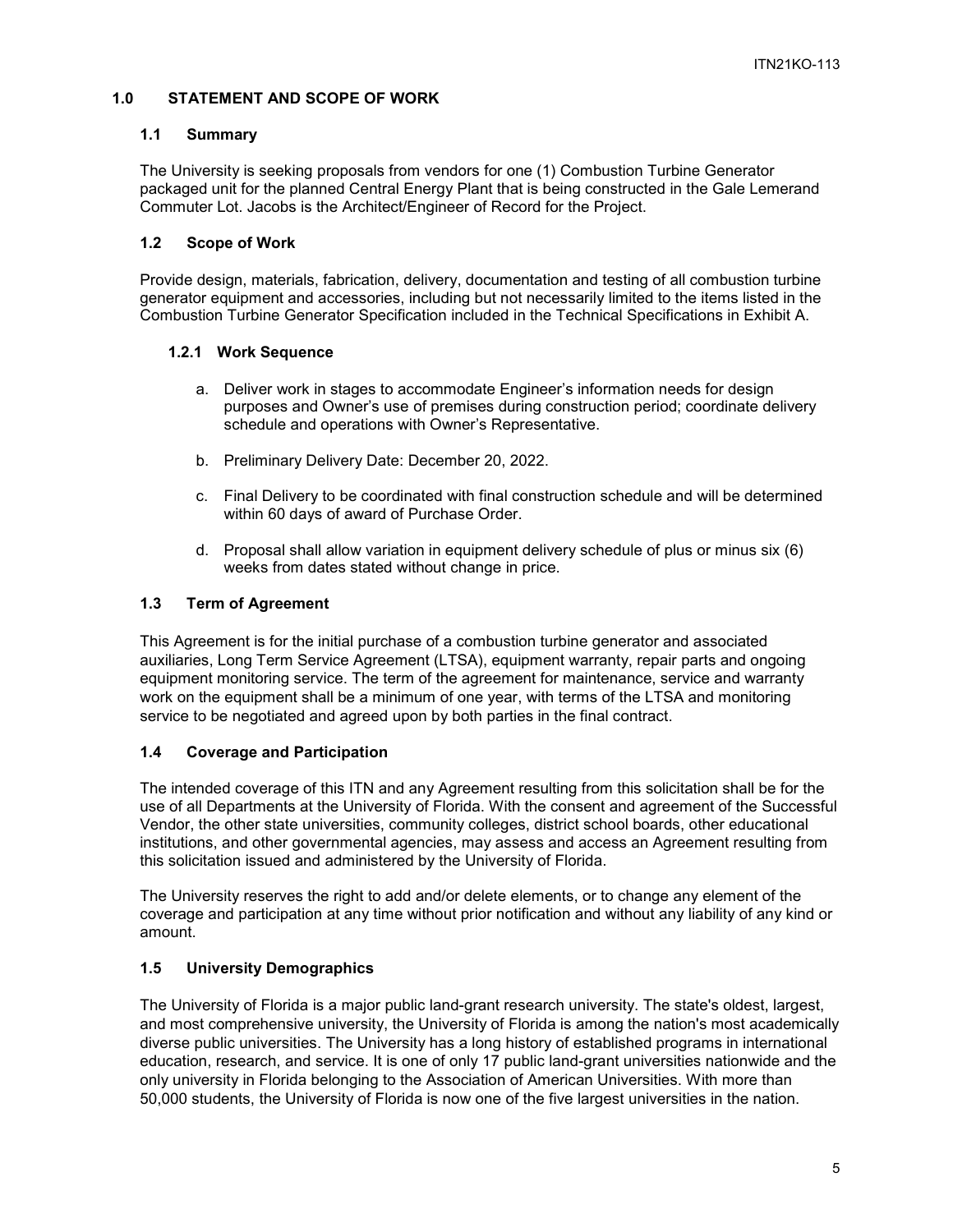The University of Florida has a 2,000-acre campus and more than 900 buildings (including 170 with classrooms and laboratories). The northeast corner of campus is listed as a historic district on the National Register of Historic Places.

The University's extensive capital improvement program has resulted in facilities ideal for 21st century research including the McKnight Brain Institute, the Health Professions, Nursing and Pharmacy Building, the Cancer and Genetics Research Complex, and the Proton Therapy Institute in Jacksonville. Overall, the university's current facilities have a book value of more than \$1 billion and a replacement value of \$2 billion.

Several qualities distinguish UF among today's leading public research universities.

The first is its highly comprehensive breadth on a single campus, facilitating interdisciplinary collaboration among, for example, faculty within the adjacent colleges of journalism, engineering and medicine. The second is its unwavering support from the state of Florida, which has endorsed UF's drive to become one of the nation's very best public research universities – supporting those efforts since 2013 with hundreds of millions of dollars in additional funding to grow its faculty ranks. UF's

third exceptional quality is its dynamism. Like the state of Florida, now the nation's third- largest and among its fastest-growing, UF is undergoing rapid transformation as it pursues its overarching aspiration "to be a premier university that the state, nation and world look to for leadership."

For any additional information about the University of Florida, please visit the University's web page at: [www.ufl.edu.](http://www.ufl.edu/)

# <span id="page-5-0"></span>**2.0 EVALUATION PROCESS AND METHOD OF AWARD**

#### <span id="page-5-1"></span>**2.1 Method of Award**

The evaluation of each response to this ITN will be based on its overall competence, compliance, format, and organization. The Award shall be made to the responsive and responsible vendor whose proposal is determined to be the most advantageous to the University of Florida, taking into consideration the following evaluation criteria listed below. Pricing may be a criterion. However, the University is under no obligation whatsoever to select as most responsive the proposal that demonstrates the lowest pricing.

The contract will consist of the University's ITN, the proposal with any and all revisions, award letter, purchase order, and the signed agreement between the parties, as stated in that agreement.

Vendors whose proposals are not accepted will be notified after a final selection has been made by public posting of the selected proposer(s). This public posting functions as the rejection of all other proposals. This posting will be made to<https://procurement.ufl.edu/vendors/schedule-of-bids/>

#### **Evaluation Criteria**

Vendor proposals will be evaluated based upon how well each Vendor's plans meet the University's needs. Specific consideration will be given to the following responses in no particular order or weighting:

- 1. Demonstrated Higher Education Experience
- 2. Unit Availability / Fleet Size
- 3. Service Area / Response Time
- 4. Technical Proposal
- 5. Engineering / Lead Time / Delivery Flexibility / Timeline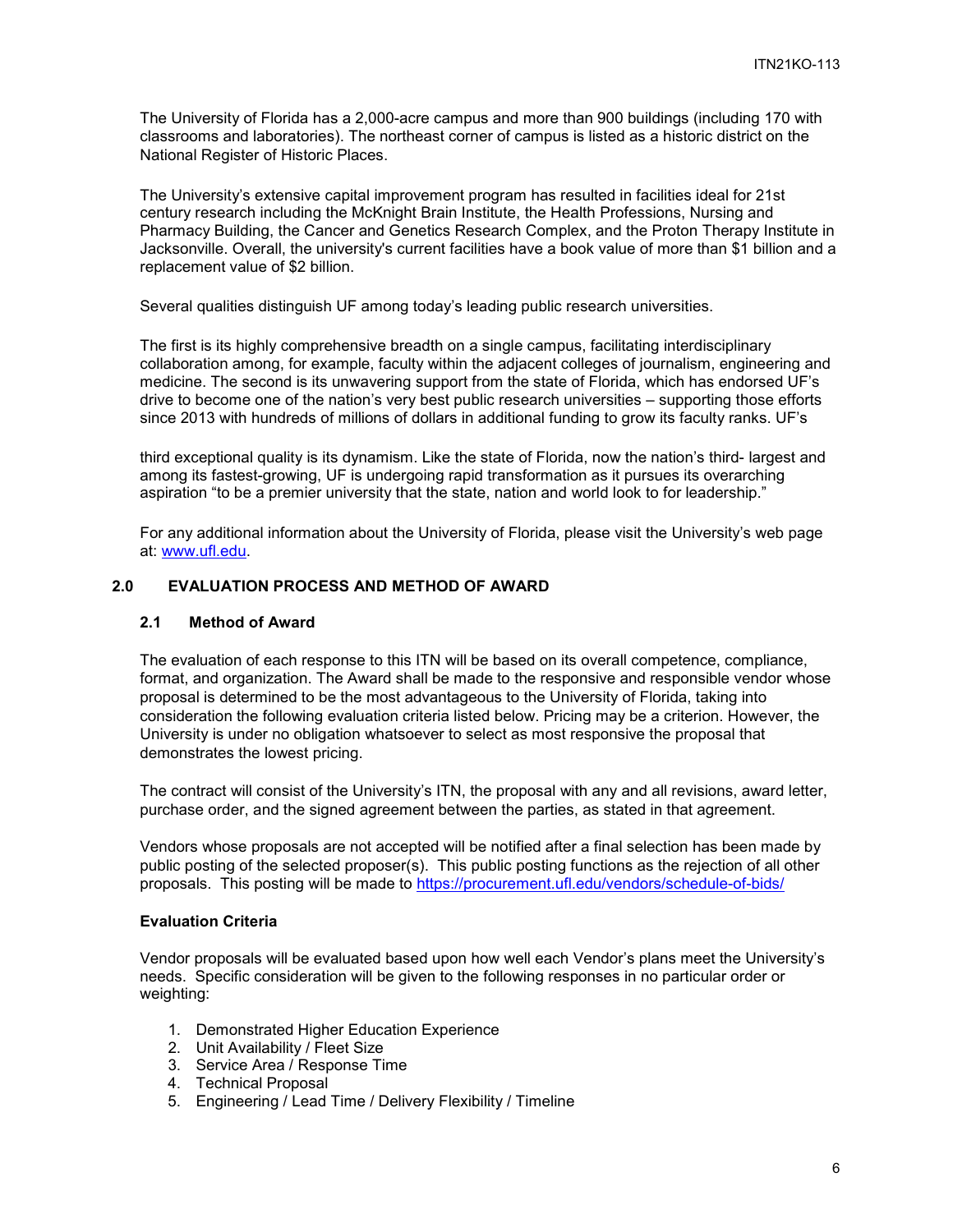6. Physical Arrangement / Space Requirements

A schematic design has been completed for the Central Energy Plant in which the new CTG will reside. The proposed unit and auxiliaries will be evaluated against the schematic design layout provided in Attachment 4 of the Technical Specification (Exhibit A), including square footage and physical arrangement.

- 7. Capital Cost
- 8. Life Cycle Cost Analysis
	- The Engineer will complete a Life Cycle Cost Analysis based on the following model:
		- a. Length of study 30 years, beginning in 2025.
		- b. Discount rate 2.7%.
		- c. General inflation rate 1.5%.
		- d. Costs are annual and occur at the end of the year.
		- e. Estimates for capital, operations & maintenance, and utility costs are included by the Engineer in the financial model for the balance of plant systems, except costs related to the combustion turbine generator equipment, which will be added based on the submitted bids.
		- f. Costs represent baseline (2020) costs, unless noted otherwise.
		- g. Costs for auxiliary equipment (e.g. HRSG(s), emissions control, etc.) shall be generated by the Engineer using Thermoflow/Thermoflex software's Peace database. Capital costs will also incur a 4.75% interim financing fee.
		- h. Combustion turbine generator(s) will be modeled with a service life of 30 years.
		- i. Salvage value will not be included in the model.
		- j. Electrical and steam demand profiles for the University of Florida's campus were developed based on historical data for existing facilities and engineering projections for future projects.
		- k. Plant auxiliary energy usage, including cooling towers, pumps, deaerators, and miscellaneous auxiliaries will be developed by the Engineer using Thermoflow/Thermoflex plant performance modeling software. An overall model of the plant has been created by the Engineer using this software, and the performance characteristics of the proposed CTG package will be integrated into said model. The overall resultant plant performance, including resulting sizing of the heat recovery steam generator and steam turbine generator, will then be calculated over the full range of power and thermal demand scenarios during the expected months of operation. Power and steam outputs to meet demands will be net of the abovedescribed auxiliary energy usage. The basis of this model will be as indicated in the flow diagrams provided in Attachment 5 of the Technical Specification (Exhibit A). Changes to the cycle, addition of equipment or processes to enhance the cycle subject to this evaluation will not be included in this evaluation.
		- l. For power demands over and above that which can be generated with the proposed unit and the associated steam turbine generator, purchased electricity cost at current utility rates, with estimated escalation applied, will be assumed for assignment of the associated cost.
		- m. Natural gas cost will be based on a flat rate of \$5/MMbtu, with estimated escalation based on DOE projections, will be assumed.
- 9. Operations & maintenance costs will be developed based on submitted bids and on projections for auxiliary equipment operations and maintenance costs. Proposed maintenance service agreement and extended warranty costs will be annualized and added to the baseline annual operations & maintenance costs.
- 10. Compliance/Agreement with University Terms and Conditions

# <span id="page-6-0"></span>**2.2 Selection, Negotiation, Additional Information**

Although the University reserves the right to negotiate with any vendor or vendors to arrive at its final decision and/or to request additional information or clarification on any matter included in the proposal, it also reserves the right to select the most responsive vendor or vendors without further discussion, negotiation, or prior notice. The University may presume that *any proposal is a best-andfinal offer.*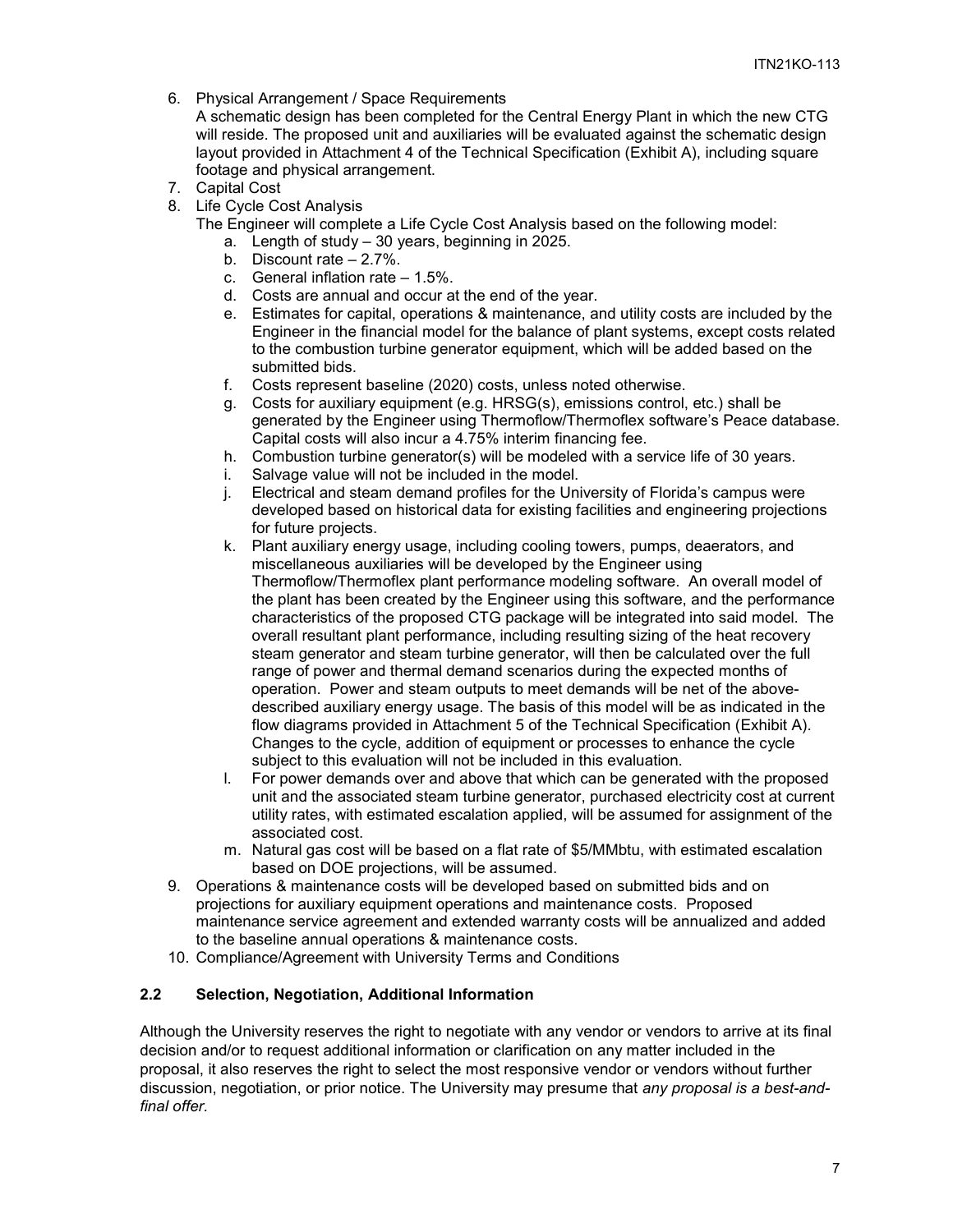The University also reserves the right to award to the next highest evaluated, responsive and responsible bidder for any and all groups, subgroups, or items in the event of vendor default, nonperformance, non-compliance or similar issues affecting the University's ability to obtain services at any time throughout the contract period.

# <span id="page-7-0"></span>**2.3 Pre-Award Presentations**

The University reserves the right to require presentation from any and all vendors, in which they may be asked to provide or they may provide information in addition to that provided in their proposals.

# <span id="page-7-1"></span>**2.4 Pre-Award Negotiations**

The University reserves the right to negotiate prior to award with vendors for purpose of addressing the matters set forth in the following list, which may not be exhaustive.

- Resolving minor difference and typographical errors
- Terms and conditions
- Clarifying necessary details and responsibilities
- Emphasizing important issues and points
- Receiving assurances from vendors
- Obtaining the lowest and best pricing and/or revenue agreement

# <span id="page-7-2"></span>**2.5 Vendor Protest Procedure; Notice of Proposal Protest Bonding Requirement**

Any vendor protest to a University decision or intended decision with regard to this ITN is subject to Florida Board of Governors' (BOG) Regulations 18.002 and 18.003. Any vendor who files an action protesting a decision or intended decision shall post at the time of the filing the formal written protest, a bond, payable to the University of Florida, in an amount equal to the lessor of 10% of the estimated value of the protestor's proposal or 10% of the University's estimated expenditure during the contract term, or \$10,000. The bond shall be conditioned upon the payment of all costs which may be adjudged against the vendor. In lieu of a bond, the University will accept a cashier's check or money order in the amount of the bond.

# <span id="page-7-3"></span>**2.6 Contractual Intent/Right to Terminate and Recommence ITN Process**

The University intends to contract with one or more vendors whose proposal(s) are considered to be in the best interests of the University. However, the University may terminate this ITN process at any time up to notice of award, without prior notice, and without liability of any kind or amount. Further, the University reserves the right to commence one or more subsequent ITN processes seeking the same or similar products or services covered hereunder. In the event of cancellation or termination, the University reserves the right to award the contract to another Offeror, cancel in its entirety, or to request new proposals, whichever is in the best interest of University of Florida.

# <span id="page-7-4"></span>**2.7 Effective Period of Proposals**

Under this ITN, the University shall hold that vendors' responses to this ITN shall remain in effect for a period of ninety (90) days following the closing date, in order to allow time for evaluation, approval, and award of the contract. Any vendor who does not agree to this condition shall specifically communicate in its proposal such disagreement to the University, along with any proposed alternatives. This University may accept or reject such proposed alternatives without further notification or explanation.

# <span id="page-7-5"></span>**2.8 Proposal Acceptance/Rejection**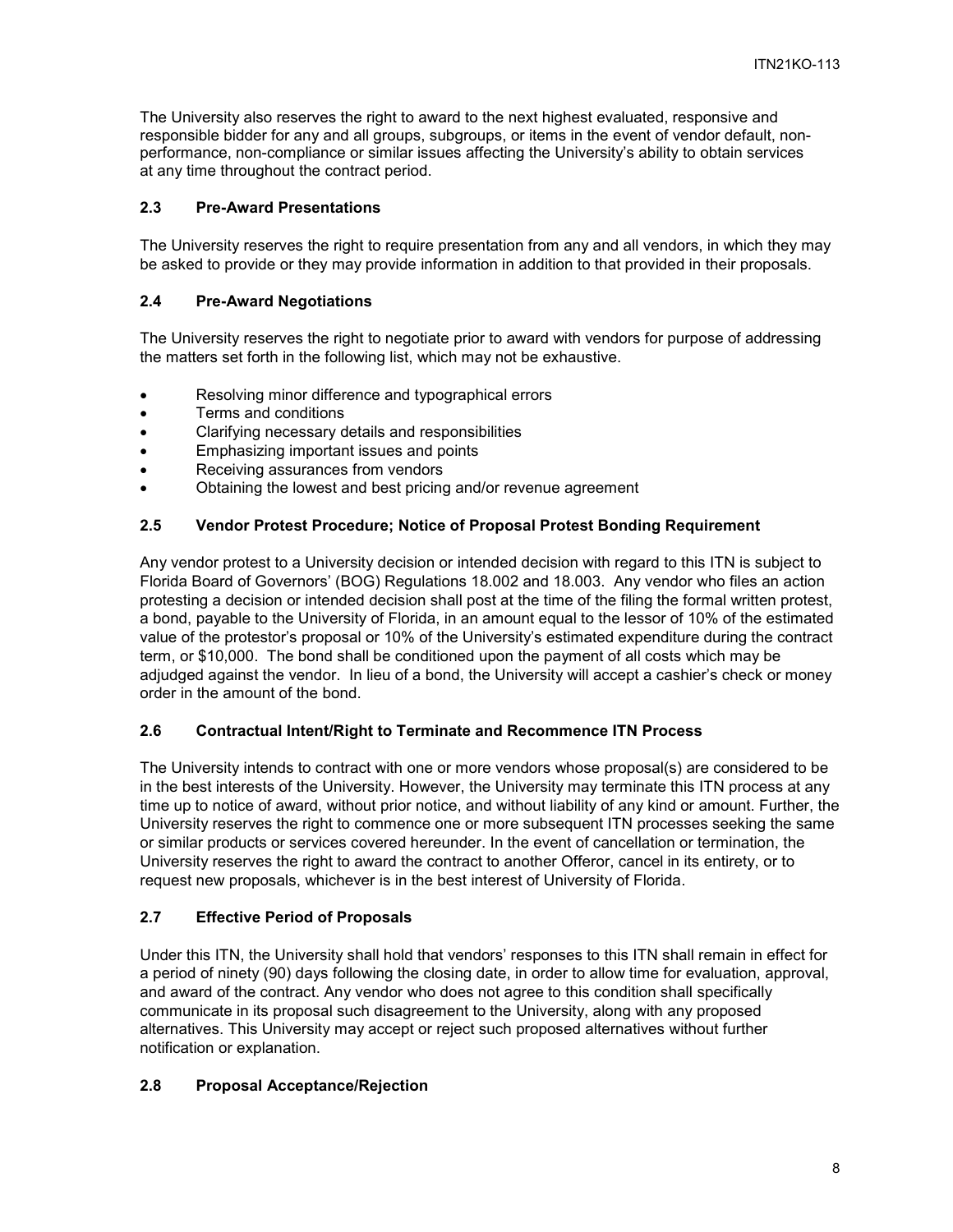The University reserves the right to reject any or all proposals. Such rejection may be without prior notice and shall be without any liability of any kind or amount to the University. The University shall not accept any proposal that the University deems not to be in its best interests. The University shall reject proposals submitted after the closing date and time.

# <span id="page-8-0"></span>**2.9 Errors and Omissions in Vendors Proposals**

The University may accept or reject any vendor's proposal, in part or in its entirety, if such proposal contains errors, omissions, or other problematic information. The University may decide upon the materiality of such errors, omissions, or other problematic information.

# <span id="page-8-1"></span>**2.10 Determination of and Information Concerning Vendor's Qualifications**

The University reserves the right to determine whether a vendor has the ability, capacity, and resources necessary to perform in full any contract resulting from this ITN. The University may request from vendors information it deems necessary to evaluate such vendors' qualifications and capacities to deliver the products and/or services sought hereunder. The University may reject any vendor's proposal for which such information has been requested but which the vendor has not provided. Such information may include but is not limited to:

- Financial resources
- Personnel resources
- Physical resources
- Internal financial, operating, quality assurance, and other similar controls and policies
- Resumes of key executives, officers, and other personnel pertinent to the requirements of the ITN
- Customer references
- Disclosures of complaints or pending actions, legal or otherwise, against the vendor
- The University reserves the right to check references with current customers as provided by the vendor and with any customers the University identifies

# <span id="page-8-2"></span>**2.11 Apparently Conflicting Information Obtained by Vendor**

The University is under no obligation whatsoever to honor or observe any information that may apparently conflict with any provision herein, regardless of whether such information is obtained from any office, agent, or employee of the University. Such information shall not affect the vendor's risks or obligations under a contract resulting from this ITN.

# <span id="page-8-3"></span>**2.12 Rejection of Vendor Counter-offers, Stipulations and Other Exceptions**

Any vendor exception, stipulation, counter-offer, requirement, and/or other alternative term or condition shall be considered rejected unless specifically accepted in writing by the University and thereafter incorporated into any contract resulting from this ITN.

# <span id="page-8-4"></span>**2.13 Vendor's Need to Use Proprietary Rights of the University**

All information proprietary to the University and disclosed by the University to any vendor shall be held in confidence by the vendor and shall be used only for purposes of the vendor's performance under any contract resulting from this ITN.

# <span id="page-8-5"></span>**2.14 Public Record**

On the earlier of (i) the time the University provides notice of a decision or intended decision, or (ii) 30 days after the final competitive sealed proposals are all opened, whichever occurs earlier, vendor proposals may be disclosed as public record.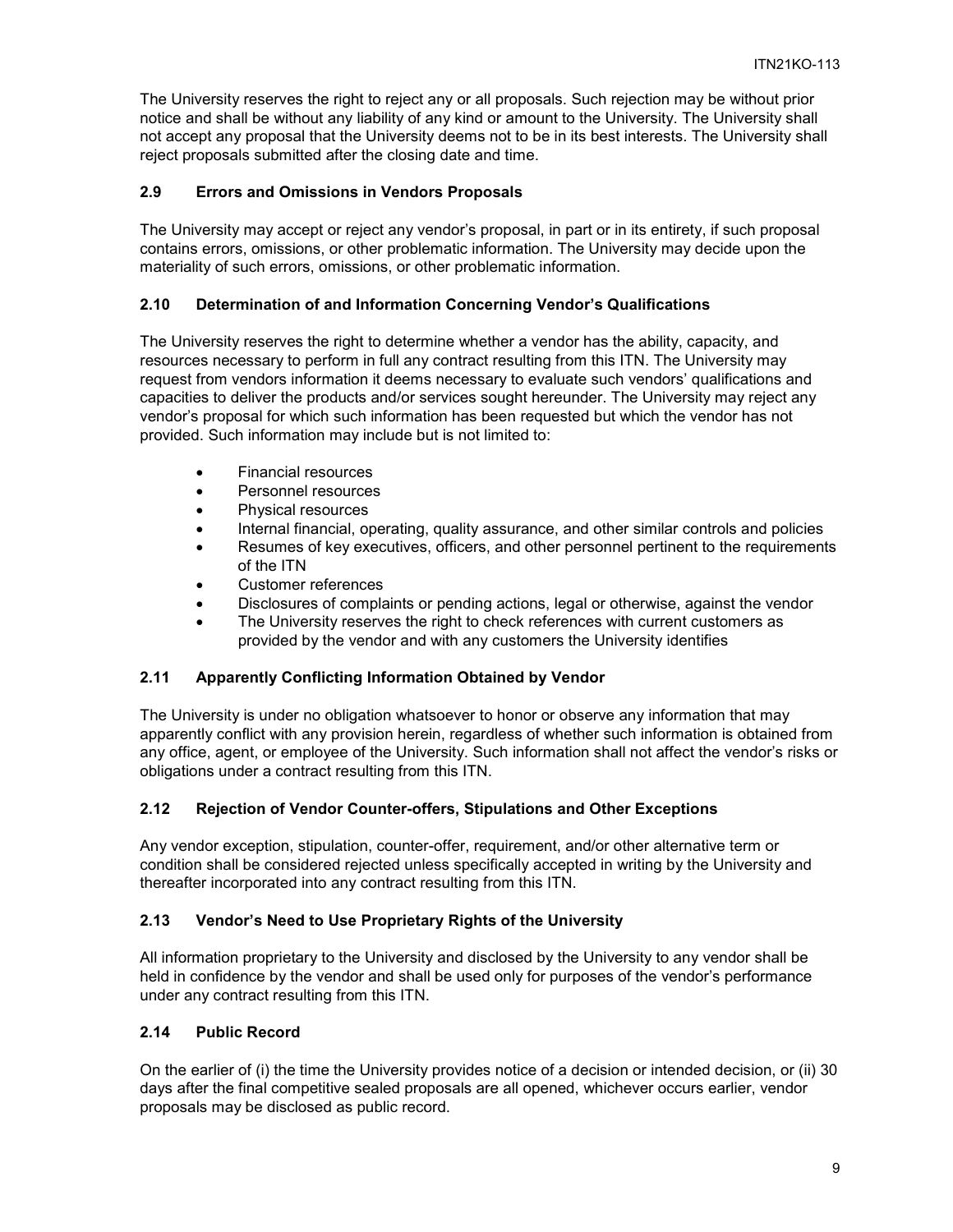# <span id="page-9-0"></span>**3.0 SCHEDULE OF EVENTS**

The following is the tentative schedule that will apply to this ITN, but may change in accordance with the University's needs.

9/9/2020<br>9/21/2020 – 5:00 PM ET 9/21/2020 – 7:00 PM ET

Technical Questions/Inquiries Due 9/28/2020 Reponses to Inquires sent out 10/9/2020 – 3:00 PM ET **ITN Closes/Opening of Proposals** 

#### <span id="page-9-1"></span>**3.1 Special Accommodations**

If special accommodations are needed in order to attend a pre-proposal meeting or a proposal opening, contact [procurement@ufl.edu](mailto:procurement@ufl.edu) three (3) business days prior to pre-proposal meeting or proposal opening.

# <span id="page-9-2"></span>**4.0 PROPOSAL RESPONSE AND PREPARATION INSTRUCTIONS**

Proposals must be delivered sealed to: University of Florida Procurement Services 971 Elmore Drive Gainesville, FL 32611-5250 on or prior to 10/9/2020 at 3:00 PM ET. ITN#: ITN21KO-113

#### **The above address is a valid campus address for any courier service.**

It is the vendor's responsibility to assure that the proposal is delivered at the proper time and place of the proposal opening. Proposals which for any reason are not so delivered will not be considered. The University shall not accept proposals received by facsimile or email. The University shall, at the specified closing date and time, open all proposals that are otherwise in order. The University will allow interested parties to attend such opening for purposes of identifying which vendors have responded. The University will make no immediate decision at such time, and there will be no disclosure of any information contained in any proposal until the earlier of (i) the time University provides notice of a decision or intended decision, or (ii) 30 days after the final competitive sealed proposals are all opened, whichever occurs earlier, at which time the vendor proposals become public record. When multiple solicitations have been scheduled to open at the same date and time, the University will open solicitations that have interested individuals present in sequential order by solicitation number. The University will hold unopened any proposals received after the closing date and time, and will not consider such proposals. The University reserves the right to retain or dispose of such proposals at its discretion; however, the University may return such proposals to their related vendors, but only at such vendor's request and at no cost or expense whatsoever to the University.

If only one proposal is received, Procurement may delay the opening in order to determine why other vendors did not respond and to encourage other vendors to respond.

#### <span id="page-9-3"></span>**4.1 Proposal Format Organization**

Original proposal and all copies must be on  $8\frac{1}{2}$  x11 text weight paper, double-sided, using binding tabs that will facilitate the distribution and evaluation of the proposals. Proposals should be printed when possible on paper containing a high level of post-consumer recycle content. Proposals should conform to the tabbed format below as well as the requirements of sections 4.1.2, 4.1.3 and 4.1.4.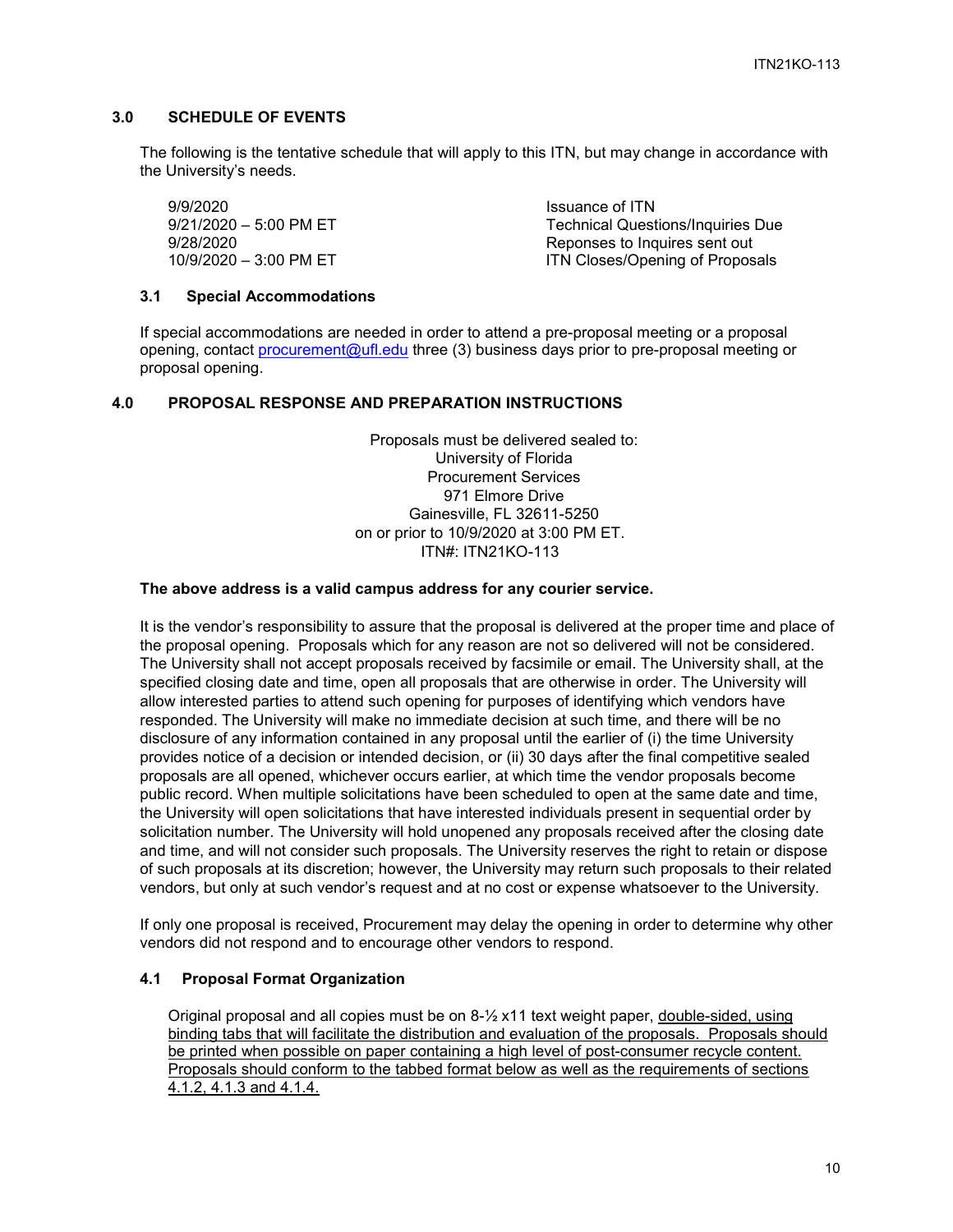# <span id="page-10-0"></span>**4.1.1 Response Format**

- Submit one (1) copy of the initial response on PC compatible media (CD/DVD or USB flash drive), preferably in Word® and/or Excel®. The original response must contain the original manual signature of the authorized person signing the proposal, and the electronic copy of the proposal.
- The outer carton of the response must display clearly and conspicuously the following identifying information, The ITN number, name and due date and is sealed; submit one (1) original and one (1) copy of the vendor's proposal in hard copy form.
- The offer's response must include the information and required submittals described, tabbed and numbered as shown below, with all information appearing in the Tab in which it was requested.
- Questions and requests for information may not be rearranged, regrouped, or divided in any way.
- All information and required submittals requested MUST BE in hardcopy and included in your written response.

#### *Failure to adhere to this condition may cause your response to be rejected without further evaluation.*

- Information submitted that is not requested by the University may be considered to be supplemental, not subject to evaluation by the committee members.
- If there is any information or required submittals which due to size or binding cannot be incorporated following the proper tab, the vendor must provide information following the numbered tab, telling the evaluator where the information can be found in the response.
- Tabular / Paginated Format:
	- o **Tab 1**: Completed and signed Certification of Proposal form, and/or signed and completed acknowledgement forms for any addenda issued. Contact name(s) and title(s) of the individual(s) responsible for the company's proposal and negotiation during this ITN process. Include the Organizational chart beginning with your account management team through CEO of your company.
	- o **Tab 2**: References: Include information to demonstrate experience providing similar units to other institutions of higher education. Highlight examples where ongoing services or partnerships have been established to benefit the higher education clients and the associated learning environment.
	- o **Tab 3:** Quote Unit availability, expressed as a percentage, based on actual units of the same model as proposed in service longer than five years. Provide a minimum of five (5) references that Owner can contact for verification of availability (name, company, position, telephone number, and email address). Provide a list or summary of units of the same model installed and in operation in the United States as of July 2020.
	- o **Tab 4**: Include a schedule for Engineering, Fabrication, and Delivery (indicating requested invoicing/payment dates) with each proposal. Refer to Section 3.0 for project schedule and Section 1.2.1 for equipment delivery schedule.
	- o **Tab 5:** State the location of nearest local service presence (City and State) as well as anticipated response time during unplanned outages. University defines Local Service as an 8 (eight) hour or less on-site response time.
	- o **Tab 6**: Completed Performance Data Sheets, Attachment 2 of the Technical Specification (Exhibit A) – CTG Performance Tables.
	- o **Tab 7:** Other required bid submittal data as tabulated in Attachment 3 of the Technical Specification (Exhibit A).
	- o **Tab 8:** Completed Bid Pricing form, Attachment 9 of the Technical Specification (Exhibit A), including required supplemental information. Note: Each line item is to be priced as a separate, stand-alone proposal from the Base Bid.
	- o **Tab 9:** Provide an itemized list of concerns with University terms and conditions and, where appropriate, suggest preferred alternate language.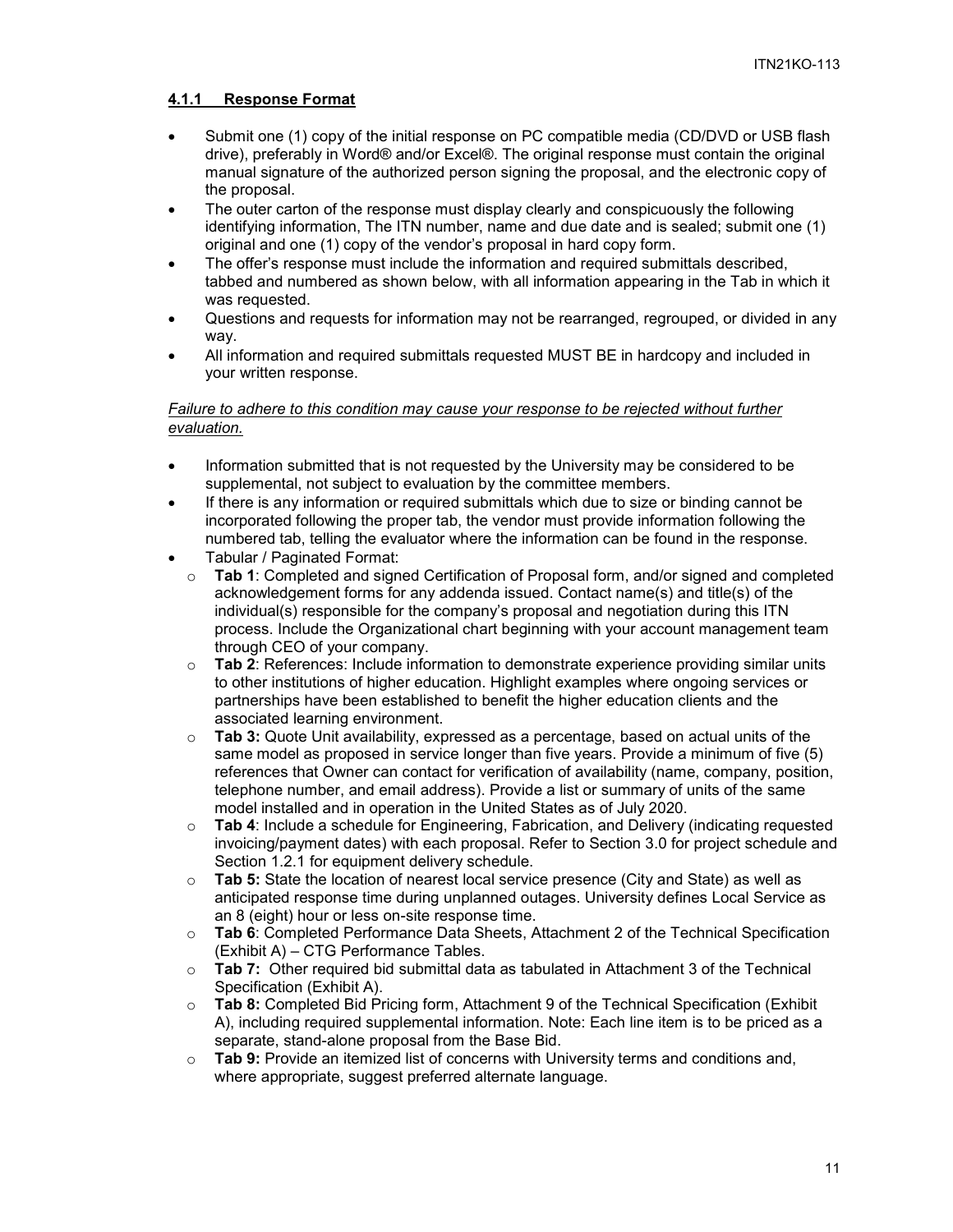# <span id="page-11-0"></span>**4.1.2 Number of Proposal Copies to be Furnished**

Vendors are to submit one (1) original hard copy marked "original," and one (1) copy, marked "Copy," and one (1) electronic copy on PC compatible media (CD/DVD or USB flash drive), preferably in Word® and or / Excel®.

# <span id="page-11-1"></span>**4.1.3 Bindings and Marking**

Vendors shall ensure that the original and each copy are individually bound. When submitting more than one (1) proposal, vendors shall ensure that units are clearly marked; for example, as "Original of Proposal One", "Copy One of Proposal One", "Original of Proposal Two", "Copy One of Proposal Two", and so on.

# <span id="page-11-2"></span>**4.1.4 Marking of Envelopes**

Vendors shall ensure that the outer carton of the response must display clearly and conspicuously the following identifying information: ITN #: ITN21KO-113 Opening date and time: 10/9/2020 at 3:00PM ET

# <span id="page-11-3"></span>**4.1.5 Proposal Costs**

The University is not liable in any manner or to any extent for any cost or expense incurred by any vendor in the preparation, submission, presentation, or any other action connected with proposing or otherwise responding to this ITN. Such exemption from liability applies whether such costs are incurred directly by the vendor or indirectly through the vendor's agents, employees, assigns or others, whether related or not to the vendor.

# <span id="page-11-4"></span>**4.1.6 Faxes or Emails Not Accepted**

The University shall not accept proposals received by fax or email.

#### <span id="page-11-6"></span><span id="page-11-5"></span>**4.2 Requirements of Proposer for Response**

#### **4.2.1 Original ITN Document**

Procurement Services shall retain the ITN, and all related terms and conditions, exhibits and other attachments, in original form in an archival copy. Any modification of these, in the vendor's submission, is grounds for immediate disqualification.

#### <span id="page-11-7"></span>**4.2.2 Vendor's Understanding of the ITN**

In responding to this ITN, the vendor accepts the responsibility fully to understand the ITN in its entirety, and in detail, including making any inquiries to the University as necessary to gain such understanding. The University reserves the right to disqualify any vendor who demonstrates less than such understanding. Further, the University reserves the right to determine, at its sole discretion, whether the vendor has demonstrated such understanding. Related to this, the University's right extends to cancellation of award if award has been made. Such disqualification and/or cancellation shall be at no fault, cost or liability whatsoever to the University.

# <span id="page-11-8"></span>**4.2.3 University Provides Information in Good Faith without Liability**

All information provided by the University in this ITN is offered in good faith. Individual items are subject to change at any time. The University makes no certification that any item is without error. The University is not responsible or liable for any use of the information, or for any claims attempted to be asserted there from.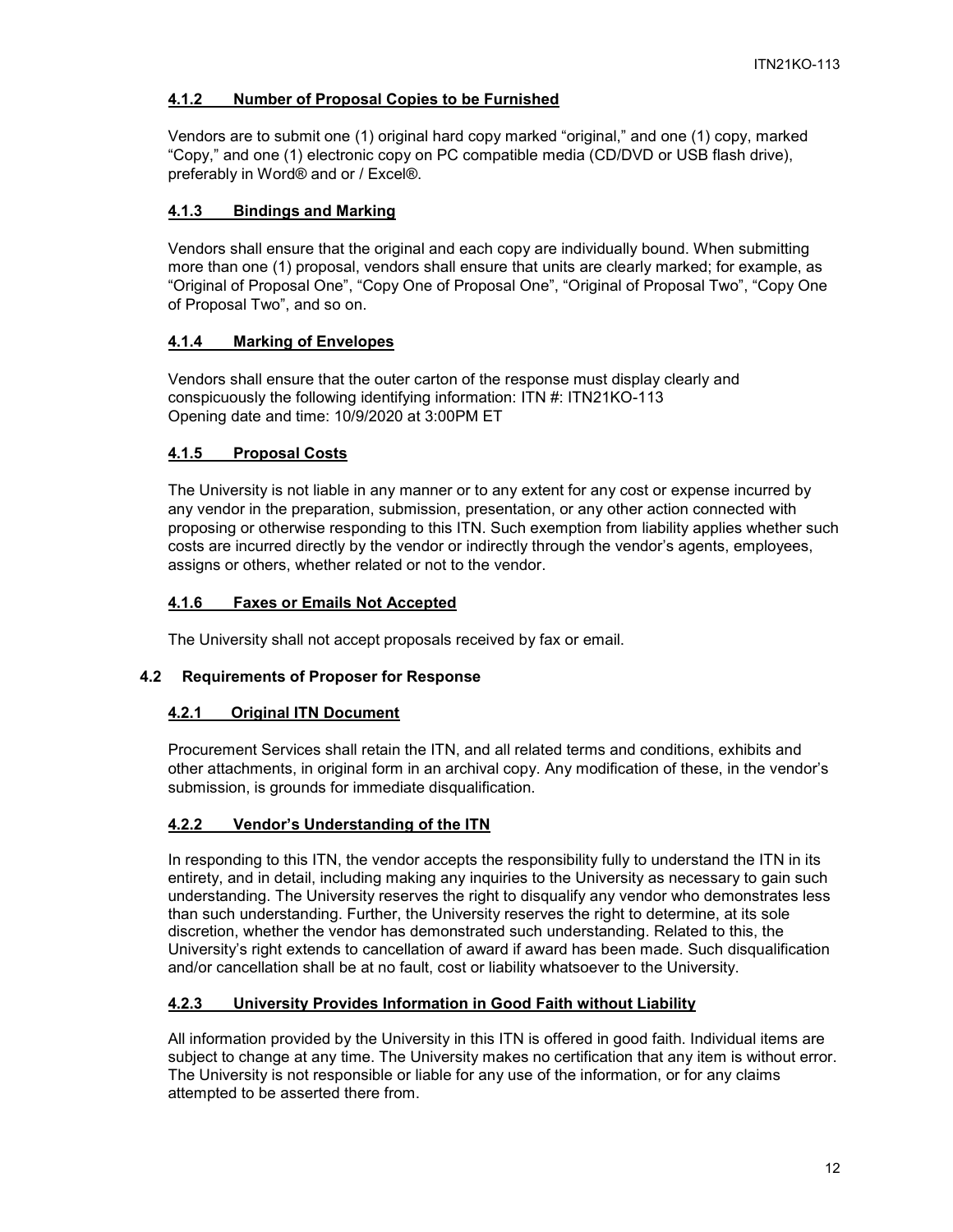# <span id="page-12-0"></span>**4.2.4 Verbal versus Written Communication**

Verbal communication shall not be effective unless formally confirmed in writing by the specified University Procurement staff in charge of managing this ITN's process. In no case shall verbal communication override written communication.

#### <span id="page-12-1"></span>**4.2.5 Questions, Communications and Inquires between the University and Vendors**

Vendor inquiries, questions and requests for clarification related to this ITN are to be directed, in writing, to:

> University of Florida Procurement Services 971 Elmore Drive Gainesville, FL 32611-5250

Attn: Karen Olitsky Telephone No: 352/294-1163 Facsimile No: 352/392-8837 E-mail Address: [koltisk@ufl.edu](mailto:koltisk@ufl.edu)

Applicable terms and conditions herein shall govern communications and inquiries between the University and vendors, as they relate to this ITN.

**Informal communications** shall include, but are not limited to, requests from/to vendors or vendors' representatives of any kind or capacity, to/from any University employee or representative of any kind or capacity, with the exception of Procurement Services, for information, comments, speculation, etc. Inquiries for clarifications and information that will not require addenda may be submitted verbally to the Procurement Staff named, above, at any time.

**Formal communications** shall include but are not limited to the following.

• Questions concerning this ITN must be submitted in writing, and be received prior to 9/21/2020 5:00 PM ET.

• Errors and omissions in this ITN and enhancements. Vendors shall bring to the University's attention any discrepancies, errors, or omissions that may exist within this ITN. Vendors shall recommend to the University any enhancements in respect to this ITN, which might be in the University's best interests. These must be submitted in writing and be received prior to 9/21/2020 5:00 PM ET.

• Inquiries about technical interpretations must be submitted in writing, and be received prior to 9/21/2020 5:00 PM ET.

• Inquiries for clarifications/information that will not require addenda may be submitted verbally to the Procurement Staff named above at any time during this process.

• Verbal and/or written presentations and pre-award proposals under this ITN.

• Addenda to this ITN.

Informal communications shall cease on the date of distribution of this ITN and formal communications shall commence. On the date that the University completes the award process for this ITN and executes the resulting contract with the successful Vendor, informal communications may resume and formal communications must cease.

#### <span id="page-12-2"></span>**4.2.6 Addenda and the University's Response to Communications from Vendor**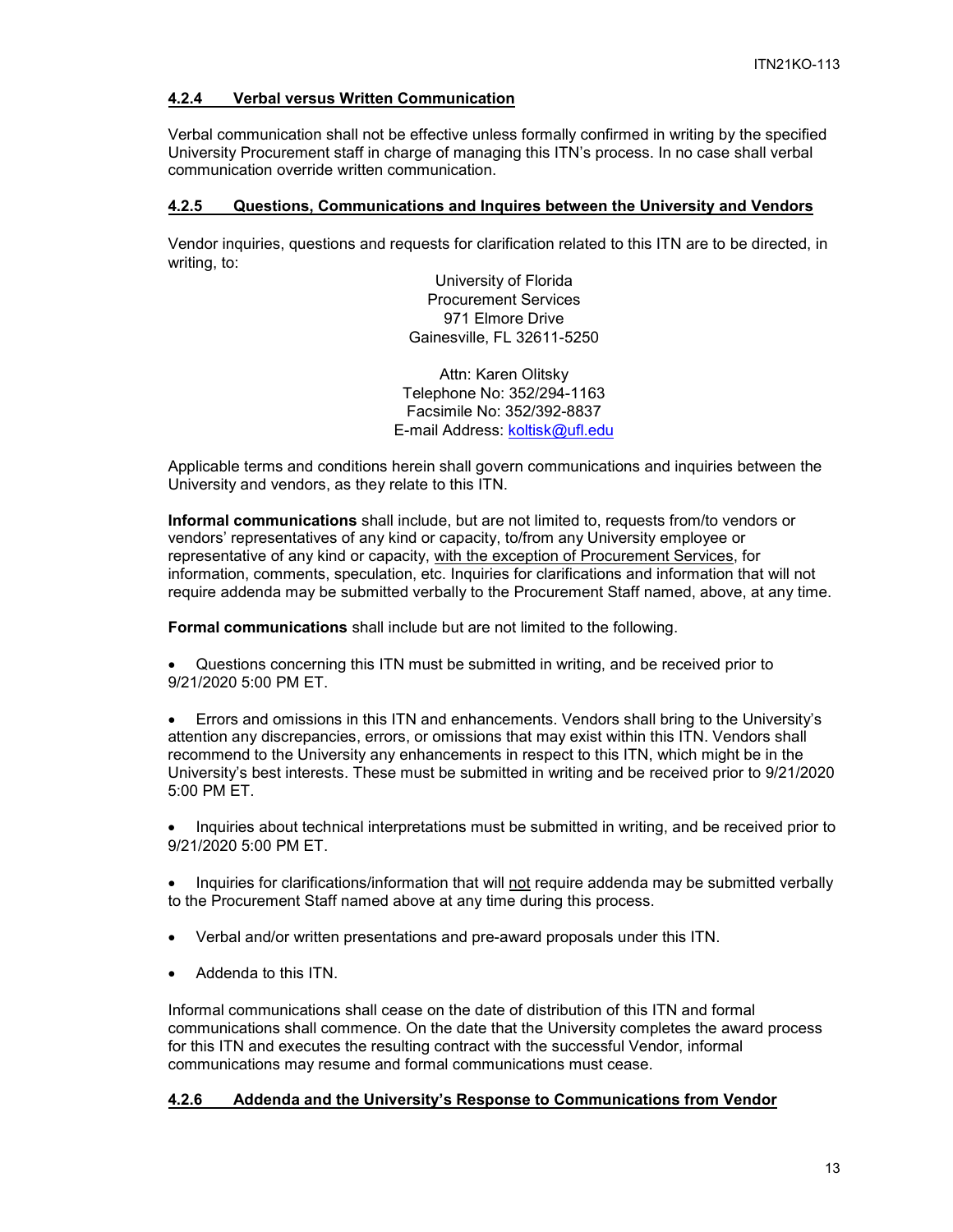The University will make a good-faith effort to provide a written response to each question or request for clarification that requires addenda within five (5) University business days.

#### *All addenda will be posted to our web site only:*

<https://procurement.ufl.edu/vendors/schedule-of-bids/>

#### • *Vendors who want the addenda supplied to them in another form must notify the Procurement Staff listed in Section 4.2.5 above of that request. Otherwise, it will be the vendor's responsibility to check the web site for any additional information and addenda concerning this ITN.*

The University may not respond to any questions/requests for clarification that require addenda, if received by the University after 9/21/2020 5:00 PM ET.

#### <span id="page-13-0"></span>**4.2.7 Pricing and/or Revenue Proposal**

Vendors shall indicate pricing and/or revenue offers in the appropriate spaces and/or areas provided in this ITN. Vendors shall ensure that any departure from this condition results in an offer that is clearly cross-referenced to the applicable sections within this ITN. For any material departure from this condition, vendors shall provide clear and unambiguous explanations how the departure relates in detail to the applicable sections within this ITN. If the vendor responds with an "All or None" proposal, it shall be clearly and unambiguously marked as such.

The University may presume and hold as the vendor's final offer all pricing and/or revenue offerings, whether stated as amounts or percentages, and/or whether or not offered on an all-ornone basis, if not specified by the vendor. The University may accept or reject in part or entirely the vendor's pricing and/or revenue offerings when such offerings are not on an all-or-none basis. The University prohibits the changing of pricing and/or revenue proposals after the ITN closing date and time. Unless otherwise specifically proposed by the vendor, the University reserves the right to hold such pricing and/or revenue proposal as effective for the entire intended contract term. The University may prescribe the manner and method by which pricing and/or revenue offerings shall be communicated in the vendor's proposal. The University may reject any proposal in which the pricing and/or revenue offering does not conform to such prescribed manner and method.

#### <span id="page-13-1"></span>**4.2.8 Revisions to the ITN**

The University may revise any part of this ITN for any reason by issuing addenda. The University will communicate additional information and addenda to this ITN by posting them on our web site.

<https://procurement.ufl.edu/vendors/schedule-of-bids/>

#### • **Vendors that want the revisions supplied to them in another way must notify the Procurement Staff listed in this document of that request. Otherwise, it will be the vendor's responsibility to check the web site for any additional information and addenda concerning this ITN.**

Vendors are responsible for the information contained in such addenda, whether or not they acknowledge receipt. The University is under no obligation to communicate such addenda to vendors who notify the University that they will not be responding this ITN. The University may determine whether an addendum will be considered as part of this ITN and/or as part of any contract resulting there from. The University shall reject vendors' responses to addenda if such responses are received after the ITN closing date and time.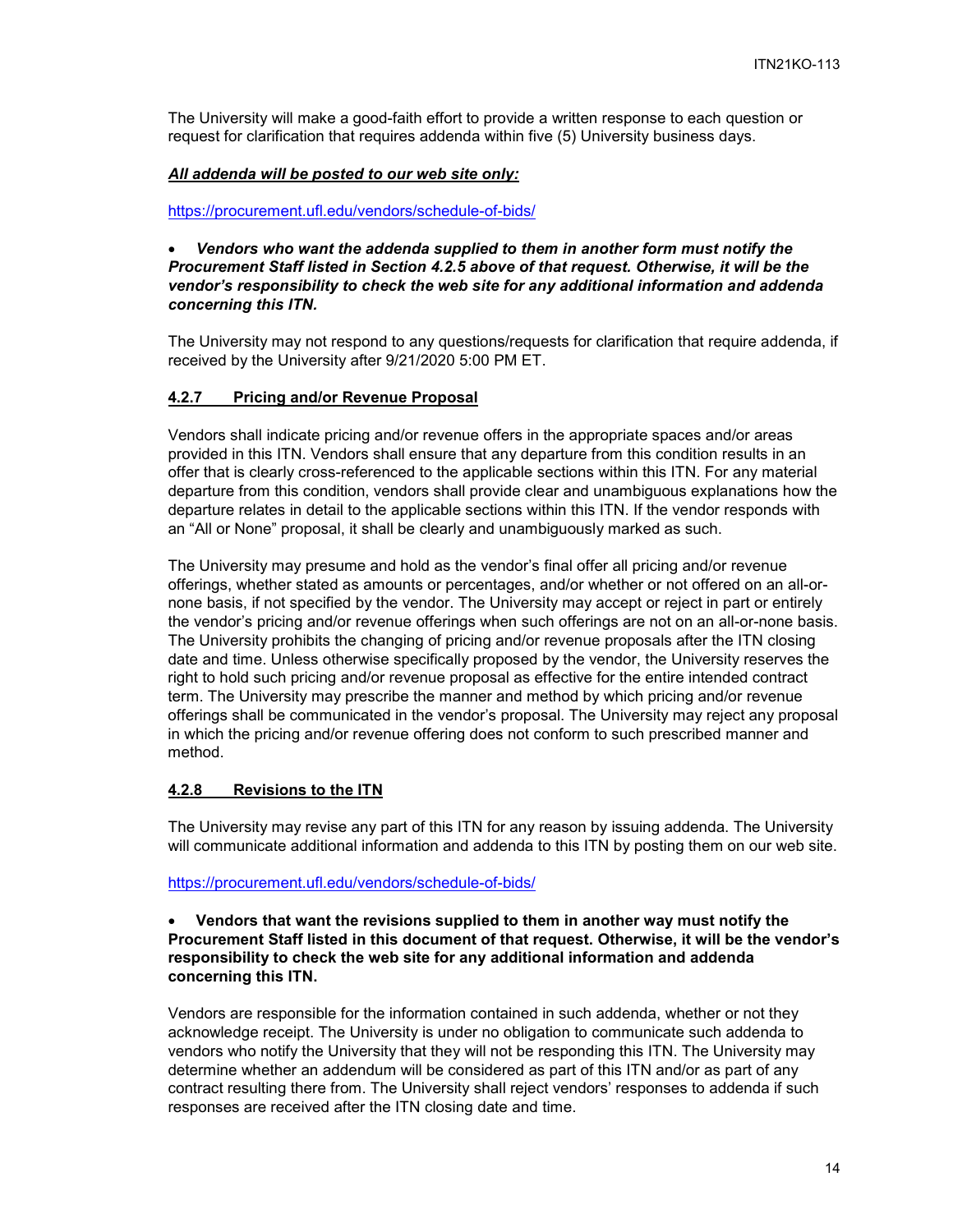# <span id="page-14-0"></span>**4.2.9 Attention to Terms and Conditions**

Vendors are cautioned to thoroughly understand and comply with all matters covered under the Terms and Conditions section of this ITN. The successful Vendor is expected to enter into a form of agreement. The University agreement terms and conditions included in this ITN are intended to be incorporated into this agreement. PROPOSALS THAT ARE CONTINGENT UPON ANY CHANGES TO THESE TERMS AND CONDITIONS MAY BE DEEMED TO BE NON-RESPONSIVE AND MAY BE REJECTED (within the University's sole discretion).

# <span id="page-14-1"></span>**4.2.10 Required Signature**

The University may reject any vendors' response if it is not signed as indicated and/or required by the areas, spaces, or forms provided within this ITN.

# <span id="page-14-2"></span>**4.2.11 Authority to Negotiate**

Representatives of the vendor(s) selected to participate in oral negotiation(s) shall be first required to submit written authorization from the company CEO or CFO attesting to the fact that the company's lead negotiator is authorized to bind the company to the terms and conditions agreed to during negotiations and as contained in the vendor's best and final offer. The provision of such authorization shall be a prerequisite to continuation in the ITN process. The University shall not enter into extensive contract negotiations with the selected vendor(s) after the negotiation process has been completed. If the University determines that a company awarded a contract based on this ITN does not honor all aspects of the agreement reached during the negotiations in the best and final offer, the University reserves the right to immediately cancel the award, and to place the company on the University's suspended vendor list.

Company negotiators must enter the negotiations prepared to speak on behalf of the vendor's company. The University reserves the right to immediately terminate negotiations with any company whose representatives are not empowered to, or who will not, make decisions during the negotiation session. Vendors are reminded that the University may elect not to solicit a best and final offer from any company whose representative(s) have been unable or unwilling to commit to decisions reached during the verbal negotiation process.

# <span id="page-14-3"></span>**4.2.12 Collusion Prohibited**

In connection with this ITN, vendor collusion with other vendors or employees thereof, or with any employee of the University, is prohibited and may result in vendor disqualification and/or cancellation of award. Any attempt by the vendor, whether successful or not, to subvert or skirt the principles of open and fair competition may result in vendor disqualification and/or cancellation of award. Such disqualification and/or cancellation shall be at no fault or liability whatsoever to the University.

# <span id="page-14-4"></span>**4.2.13 Improper Business Relationships/Conflict of Interest Prohibited**

In connection with this ITN, each vendor shall ensure that no improper, unethical, or illegal relationships or conflict of interest exists between or among the vendor, the University, and any other party to this ITN. The University reserves the right to determine the materiality of such relationships, when discovered or disclosed, whether intended or not; and to decide whether or not vendor disqualification and/or cancellation of award shall result. Such disqualification and/or cancellation shall be at no fault or liability whatsoever to the University.

# <span id="page-14-5"></span>**4.2.14 Corrections, Changes, and Providing Information on Forms within the ITN**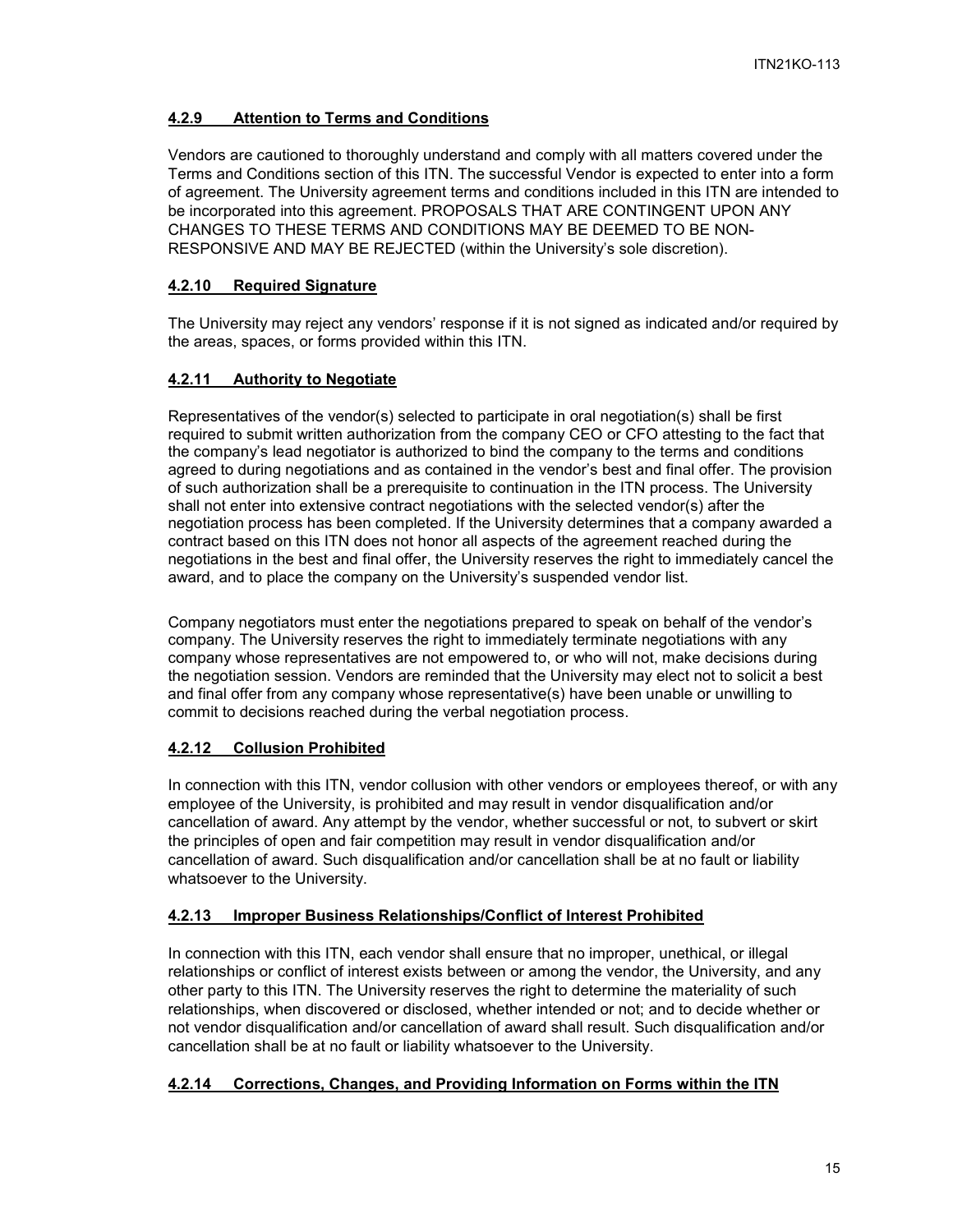Vendors shall ensure that an authorized individual initials each correction using pen and ink. Vendors shall use pen and ink or typewriter in providing information directly on pages, or copies thereof, contained within this ITN.

# <span id="page-15-0"></span>**4.2.15 Anti-Kickback**

In compliance with FAR 52.203-7, the University has in place and follows procedures designed to prevent and detect violations of the Anti-Kickback Act of 1986 in its operations and direct business relationships.

# <span id="page-15-1"></span>**4.2.16 Withdrawal of ITN**

Vendors may withdraw their proposals any time prior to the ITN closing date. Vendors may request to withdraw their proposals after the ITN closing date and time prior to selection and notice of award. The University shall have sole authority to grant or deny such a request. In the event the University grants such a request, it may withhold issuing future ITN's to such vendors.

# <span id="page-15-2"></span>**4.2.17 University's Right to Use Vendor's Ideas/Proprietary Information**

**If the vendor needs to submit proprietary information with the proposal, the vendor shall ensure that it is enclosed in a separate envelope from the proposal and that it is clearly designated and conspicuously labeled as such.** Vendors who submit responses with information noted as proprietary may be asked to substantiate why the information is proprietary or is otherwise exempt from a public records request under Florida Law.

Selection or rejection of the proposal shall not affect the University's right of use. Provided, however, that the University will, in good faith, honor any vendor information that is clearly designated and conspicuously labeled as proprietary when the University concurs that the information is proprietary, and that trade secrets or other proprietary data contained in the proposal documents shall be maintained as confidential in accordance with procedures promulgated by the Procurement Staff and subject to limitations in Florida or Federal law. Pricing information cannot be considered proprietary. The University shall not be liable in any manner or in any amount for disclosing proprietary information if such information is not clearly so designated and conspicuously so labeled. The University shall likewise not be liable if it did not know or could not have reasonably known that such information was proprietary.

Should a request be made of the University for access to the information designated confidential or trade secret by the bidder and, on the basis of that designation, the University denies the request, the bidder may be responsible for all legal costs necessary to defend such action if the denial is challenged in a court of law.

# <span id="page-15-3"></span>**5.0 DEFINITIONS**

#### <span id="page-15-4"></span>**5.1 Agreement/Contract**

All types of agreements entered into by the University of Florida, regardless of what they may be called, for the procurement of materials, services or construction, or the disposal of materials. Meaning is interchangeable.

#### <span id="page-15-5"></span>**5.2 Customer**

Unless otherwise implied by the context of the specific provision within this ITN, "Customer" means a customer of the vendor, other than the University.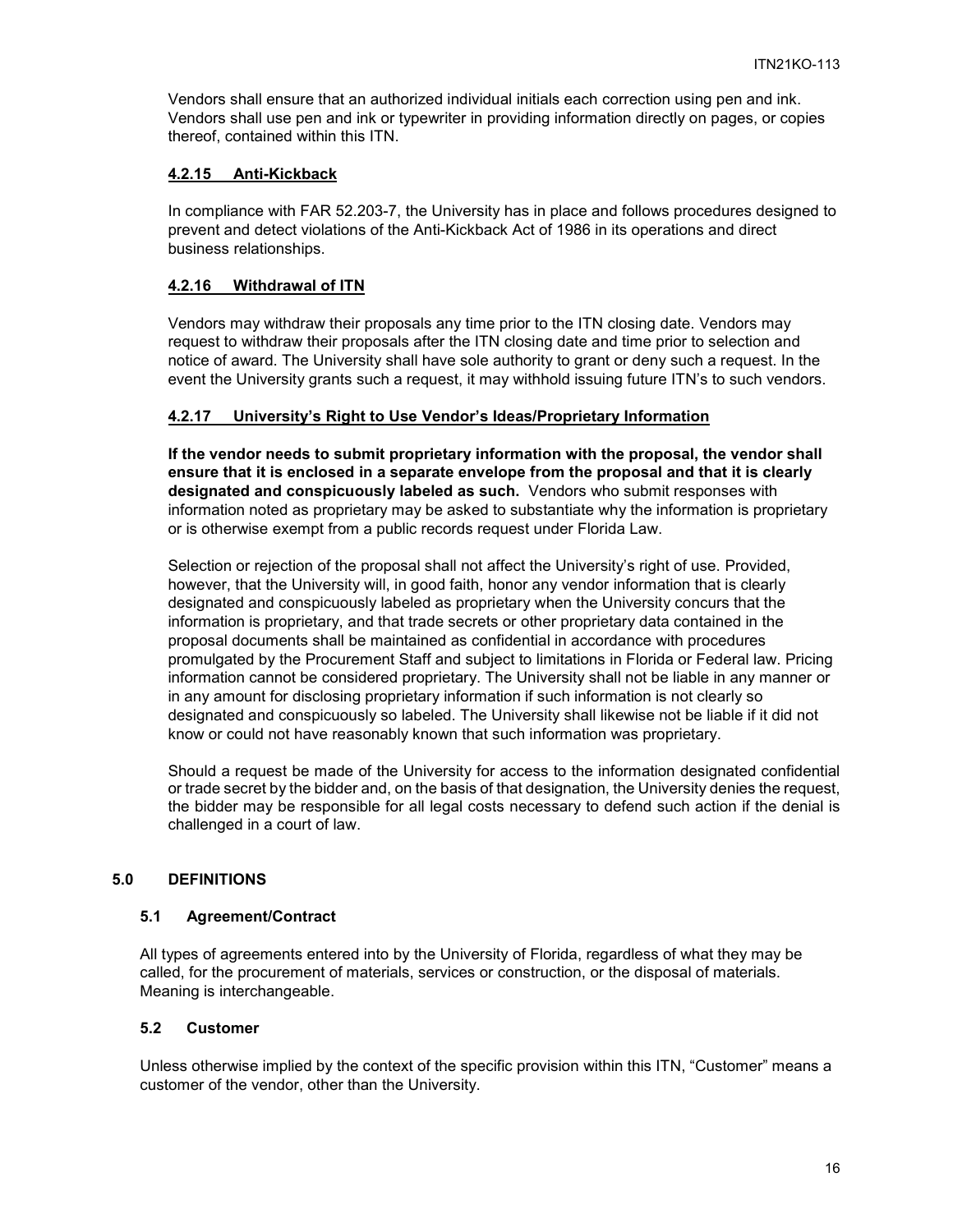# <span id="page-16-0"></span>**5.3 May, Should**

Indicates something that is not mandatory, but permissible, recommended, or desirable.

#### <span id="page-16-1"></span>**5.4 Must, Shall, Will**

Indicates a mandatory requirement. Failure to meet these mandatory requirements may result in rejection of your proposal as non-responsive.

#### <span id="page-16-2"></span>**5.5 Proposal**

The entirety of the vendor's responses to each point of this ITN, including any and all supplemental offers or information not explicitly requested within this ITN.

#### <span id="page-16-3"></span>**5.6 Proprietary Information**

Information held by the owner that if released to the public or anyone outside the owner's organization, would be detrimental to its interests. It is an issue of fact rather than opinion. Pricing and/or revenues cannot be considered proprietary.

#### <span id="page-16-4"></span>**5.7 Provider**

Any entity responding to this ITN, or, if selected, the vendor entering into a contract with University.

# <span id="page-16-5"></span>**5.8 Invitation to Negotiate (ITN)**

A competitive negotiation process. It is not to be confused with an Invitation to Bid (ITB), in which goods or services are precisely specified and price is substantially the only competitive factor. This ITN provides the University the flexibility to negotiate to arrive at a mutually agreeable relationship. Price will be considered, but will not be the only factor of evaluation.

#### <span id="page-16-6"></span>**5.9 Respondent**

Any entity responding to this ITN, or, if selected, the vendor entering into a contract with University.

#### <span id="page-16-7"></span>**5.10 Response**

Same as Proposal

#### <span id="page-16-8"></span>**5.11 Successful Vendor**

Any entity responding to this ITN, or, if selected, the vendor entering into a contract with University.

#### <span id="page-16-9"></span>**5.12 Supplement Agreement**

Any supplement terms and conditions agreed to by the parties in writing taking precedence over all other documents governing the transaction.

#### <span id="page-16-10"></span>**5.13 Supplier**

Any entity responding to this ITN, or, if selected, the vendor entering into a contract with University.

# <span id="page-16-11"></span>**5.14 University of Florida, UF or University**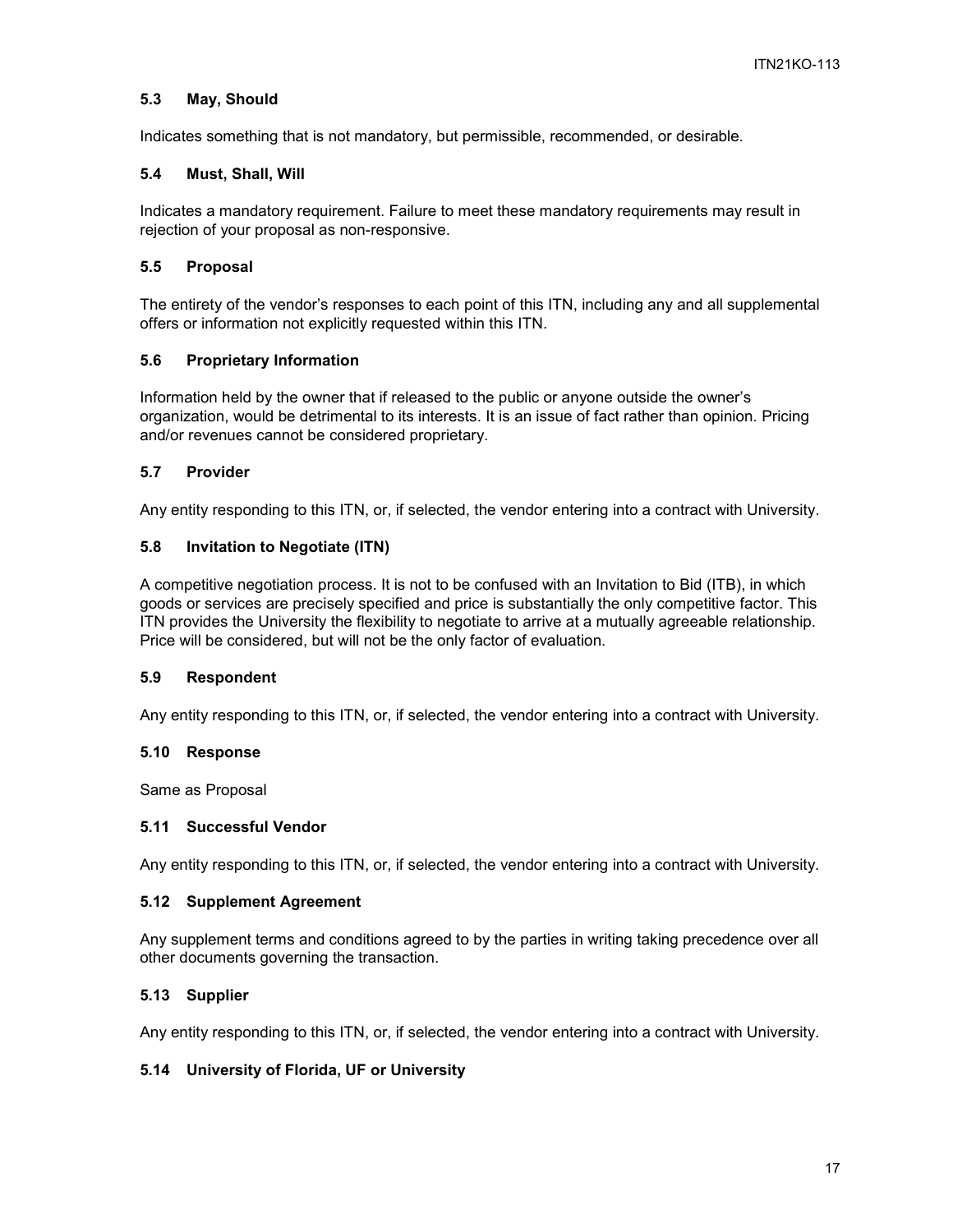Same as The University of Florida Board of Trustees, a public body corporate of the State of Florida; throughout the document the term UF, University and University of Florida is used interchangeably.

# <span id="page-17-0"></span>**5.15 Vendor**

Any entity responding to this ITN, or, if selected, the vendor entering into a contract with University.

# <span id="page-17-1"></span>**5.16 Vendor's Proposal**

Same as Proposal

# <span id="page-17-2"></span>**5.17 Vendor's Response**

Same as Proposal

# <span id="page-17-3"></span>**6.0 AGREEMENT TERMS AND CONDITIONS**

The following are the Terms and Conditions that will become part of any Agreement consummated between the University and the Successful Vendor. The Successful Vendor will be expected to execute an Agreement containing the provisions set forth in this section, or substantially similar provisions as University deems prudent or necessary. This list of provisions is not exhaustive or indicative of every provision that will be contained in the Agreement, but rather identifies particular terms and conditions of which the vendor should be aware. In the event of a conflict between any provisions contained in any of the documents governing this transaction, the following shall be the order of precedence: Agreement; Invitation to Negotiate; Proposal.

# <span id="page-17-4"></span>**6.1 Actions of Successful Vendor**

The University is under no obligation whatsoever to be bound by the actions of any Successful Vendor with respect to third parties. The Successful Vendor is not a division or agent of the University.

# <span id="page-17-5"></span>**6.2 Advertising**

The Successful Vendor shall not advertise or publish information concerning the Agreement without prior written consent of the University. The University shall not unreasonably withhold permission.

# <span id="page-17-6"></span>**6.3 Americans with Disabilities Act**

The Successful Vendor shall comply with all applicable provisions of the Americans with Disabilities Act and applicable federal regulations under the act.

# <span id="page-17-7"></span>**6.4 Certification**

By signature on the "Proposal Certification" form included under Section 7.0, the Vendor certifies that the submission on the proposal did not involve collusion or other anti-competitive practices. The Vendor has not given, offered to give, nor intends to give at any time hereafter any economic opportunity, future employment, gift, loan, gratuity, special discount, trip, favor, or service to a public servant in connection with the submitted proposal. In addition, Vendor certifies whether or not an employee of the University has, or whose relative has, a substantial interest in any Agreement subsequent to this ITN. Vendor also certifies their status with regard to debarment, or suspension by any federal entity.

Failure to provide a valid signature affirming the stipulations required by this clause shall result in the rejection of the submitted proposal and, if applicable, any resulting Agreement. Signing the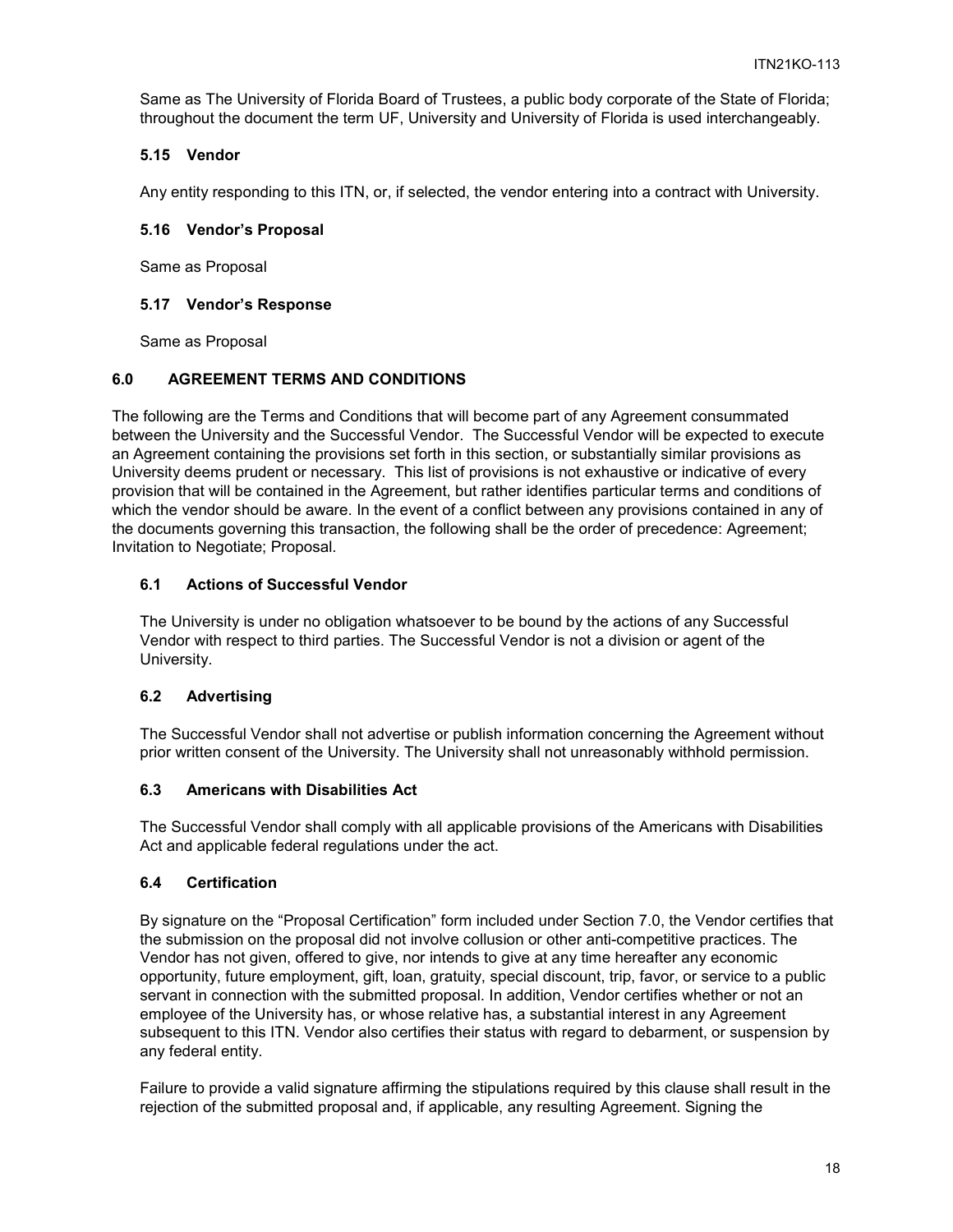certification with a false statement shall void the proposal and, if applicable, any resulting Agreement. Any resulting Agreement may be subject to legal remedies provided by law. Vendor agrees to promote and offer to the University only those services and/or materials as stated in and allowed for under resulting Agreement(s).

# <span id="page-18-0"></span>**6.5 Conflict of Interest**

The award hereunder is subject to the provisions of Chapter 112, F.S. Vendors must disclose with the proposal the name of any officer, director, or agent who is also an employee of the University of Florida. Further, all Vendors must disclose the name of any University employee who owns, directly or indirectly, an interest of five percent (5%) or more in the Vendor's firm or any of its branches.

# <span id="page-18-1"></span>**6.6 Discrimination**

An entity or affiliate who has been placed on the discriminatory list may not submit a bid on a contract to provide goods or services to a public entity, may not submit a bid on a contract with a public entity for the construction or repair of a public building or public work, may not submit proposals on leases of real property to a public entity, may not award or perform work as a Vendor, supplier, subcontractor or consultant under contract with any public entity, and may not transact business with any public entity.

# <span id="page-18-2"></span>**6.7 Drug Free Workplace**

The Successful Vendor agrees that in the performance of the Agreement, neither the Successful Vendor nor any employee of the Successful Vendor shall engage in the unlawful manufacture, distribution, dispensing, possession, or use of a controlled substance in conducting any activity covered by the Agreement. The University reserves the right to request a copy of the Successful Vendor's Drug Free Workplace Policy. The Successful Vendor further agrees to insert a provision similar to this statement in all subcontracts for services required.

# <span id="page-18-3"></span>**6.8 Equal Opportunity Statement**

The State Universities have established equal opportunity practices which conform to both the spirit and the letter of all laws against discrimination and prohibit discrimination based on race, creed, color, sex, age, national origin, marital status or religion. To be considered for inclusion as a supplier under this agreement, the vendor commits to the following:

A. The provisions of Executive Order 11246, September 24, 1966, and the rules, regulations, and relevant orders of the Secretary of Labor are applicable to each order placed against this agreement regardless of value.

B. If the vendor expects to receive \$10,000 in orders during the first 12 months of this agreement, a complete certificate of non-segregated facilities shall be attached to the proposal response.

C. If the vendor expects to receive \$50,000 in orders during the first 12 months of this agreement and employs more than 50 people, standard form 100 (EEOO-1) must be filed prior to March 1 of each year.

D. If the vendor expects to receive \$50,000 in orders during the first 12 months and employs more than 50 people, a written program for affirmative action compliance must be maintained by the vendor, subject to review upon request by the user agencies of this agreement.

If you have already complied with the above, please indicate

#### <span id="page-18-4"></span>**6.9 Federal, State, and Local Laws and Regulations**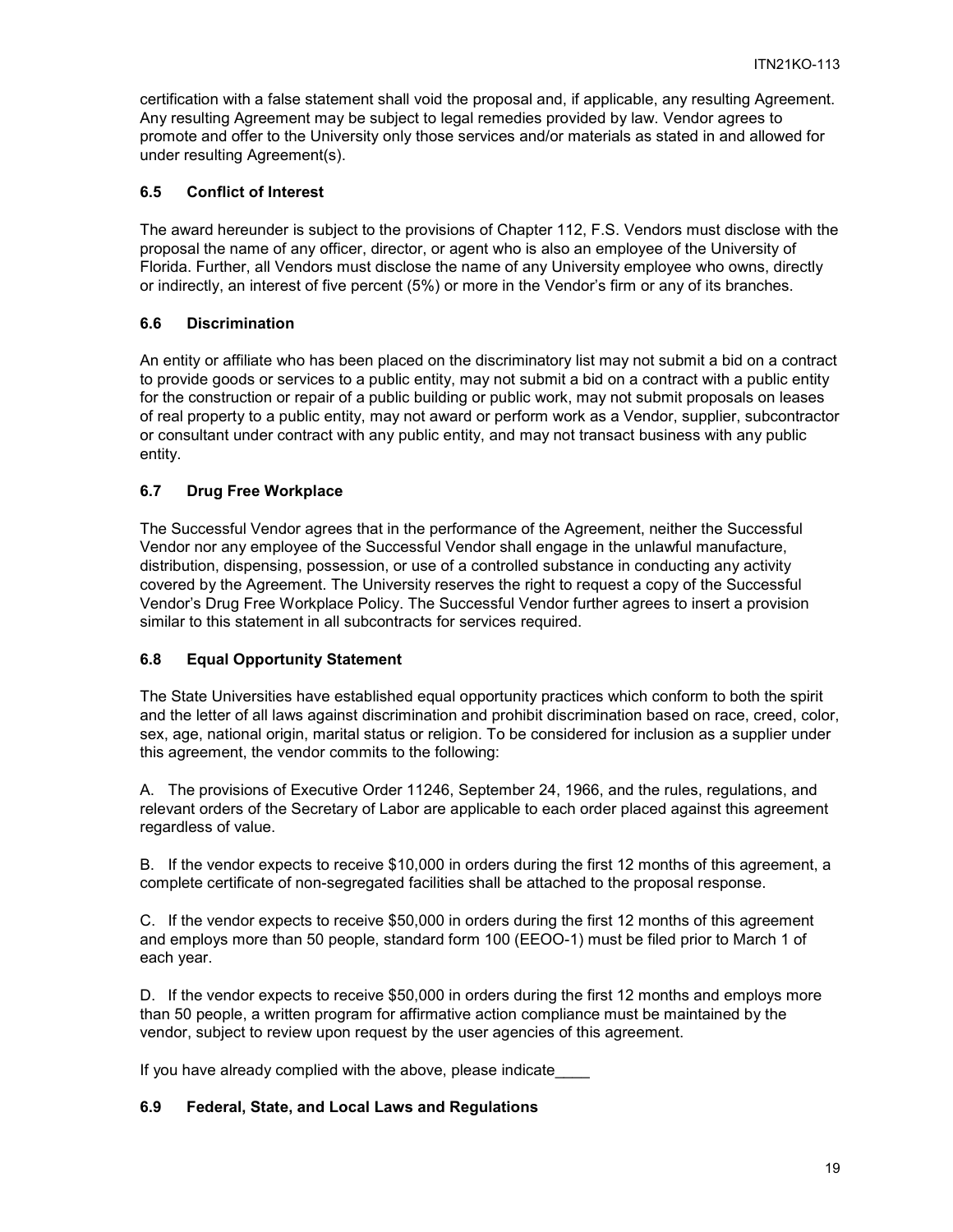Successful Vendor is solely responsible for complying with all laws, ordinances, and regulations including but not limited to, those relating to taxes, licenses and permits, as they may apply to any matter under this ITN. The Successful Vendor must demonstrate that they are duly licensed by applicable regulatory bodies during the performance of the Agreement. Prior to the commencement of Agreement, the Successful Vendor shall be prepared to provide evidence of such licensing as may be requested by the University. Successful Vendor shall, at no expense to the University, procure and keep in force during the entire period of the Agreement all such permits and licenses.

# <span id="page-19-0"></span>**6.10 Inspection, Audit and Reporting**

All books, accounts, reports, files and other records relating to the Agreement shall be subject at all reasonable times to inspection and audit by the University of Florida.

Reporting Requirements: The successful vendor(s) agrees to furnish to the University a summary of total sales made under this contract as requested but at least twice a year.

All reporting will be in Electronic Format provided to Procurement Services either prior to business review meetings or as requested.

Reports will include, but are not limited to the following.

Detailed invoice level purchase history usage with at minimum the following fields:

- · PO Number
- · Quote Number
- · Invoice Number
- · Invoice Date
- · Ordered By Department
- · Order Date
- · Delivery Date
- · Manufacturer Part Number [for distributors only]
- · Manufacturer Name [for distributors only]
- · Vendor Item Code
- · Item Description
- · List Price
- · Order Method
- · Discount
- · Net Price
- · Other Organizations: Total dollar value of purchases and total of orders through University agreement to other institutions
- · Savings to University through vendor discounting special offers such as volume discounting

Vendor and University will work together to create reports as University deems necessary and compatible with vendor systems.

#### <span id="page-19-1"></span>**6.11 Liens**

Each Successful Vendor shall keep the University free and clear from all liens asserted by any person or entity for any reason arising out of the furnishing of services or materials by or to the Successful Vendor.

#### <span id="page-19-2"></span>**6.12 Modifications**

The Agreement can be modified or rescinded only by a writing signed by both parties or their duly authorized agents.

#### <span id="page-19-3"></span>**6.13 Non-Discrimination**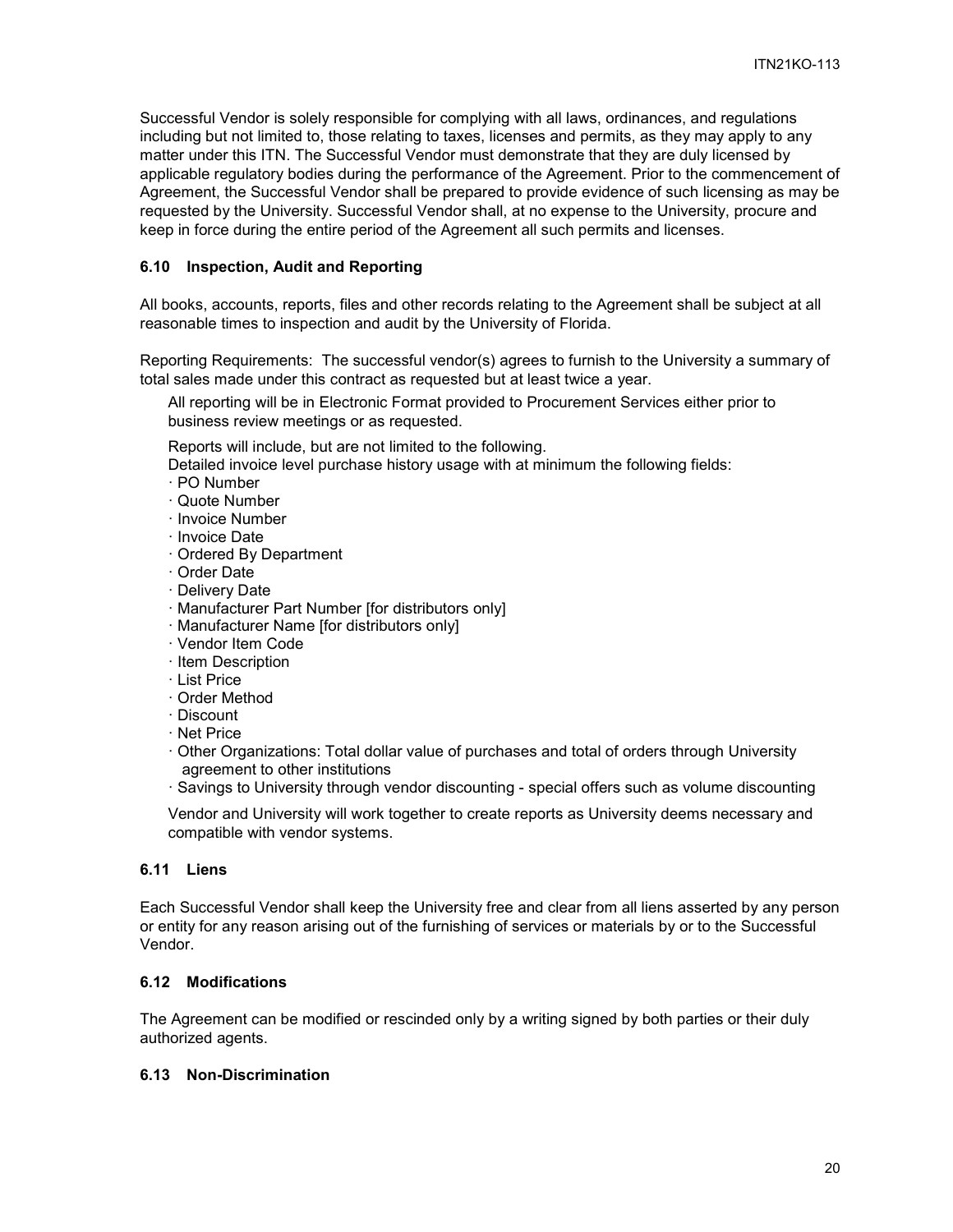The parties agree to be bound by applicable state and federal rules governing Equal Employment Opportunity and Non-Discrimination.

# <span id="page-20-0"></span>**6.14 Ownership of Documents**

All drawings, maps, sketches, documents, records, programs, data base, reports and other data developed or purchased, under this Agreement for or at the University's expense shall be and remain the University's property, without restriction, reservation or qualifications. The Successful Vendor may retain copies necessary for recordkeeping documentation and all such other business purposes related to the Agreement. All materials and products produced shall be provided to the University upon expiration of this Agreement.

# <span id="page-20-1"></span>**6.15 Sales and Use Tax**

The Successful Vendor agrees to comply with and to require all of his subcontractors to comply with all the provisions of applicable law. The Successful Vendor further agrees to indemnify and hold harmless the University from any and all claims and demands made against it by virtue of the failure of the Successful Vendor or any subcontractors to comply with the provisions of any and all said laws. The University is exempt from state sales and use tax.

# <span id="page-20-2"></span>**6.16 Sexual Harassment**

Federal law and the policies of the University prohibit sexual harassment of University employees or students. Sexual harassment includes any unwelcome sexual advance toward a University employee or student, any request for a sexual favor from a University employee or student, or any other verbal or physical conduct of a sexual nature that is so pervasive as to create a hostile or offensive working environment for University employees, or a hostile or an offensive academic environment for University students. University vendors, subcontractors and suppliers for this project are required to exercise control over their employees so as to prohibit acts of sexual harassment of University employees and students. The employer of any person who the University, in its reasonable judgment, determines has committed an act of sexual harassment agrees as a term and condition of the Agreement to cause such person to be removed from the project site and from University premises and to take such other action as may be reasonably necessary to cause the sexual harassment to cease.

# <span id="page-20-3"></span>**6.17 Small Business Program**

University is an equal opportunity institution and, as such, encourages the use of small businesses, including women and minority-owned small businesses in the provision of goods and services. Small businesses should have a fair and equal opportunity to compete for dollars spent by the University. Competition ensures that prices are competitive and a broad vendor base is available. **Vendors are encouraged to get certified by the State of Florida** if they are minority-owned, woman-owned or veteran-owned:

[http://www.dms.myflorida.com/agency\\_administration/office\\_of\\_supplier\\_diversity\\_osd/get\\_certified](http://www.dms.myflorida.com/agency_administration/office_of_supplier_diversity_osd/get_certified)

Vendor shall use good faith efforts to ensure opportunities are available to small businesses, including women and minority-owned businesses. For questions about the University's Small Business Program contact Director of Small Business and Vendor Diversity, 352-392-0380, <https://sbvdr.admin.ufl.edu/>

#### <span id="page-20-4"></span>**6.18 Tobacco Free Campus Policy**

The University of Florida campus is a tobacco-free campus. This policy was effective as of July 1, 2010. The use of cigarettes or other tobacco products in UF buildings, parking lots, or in vehicles in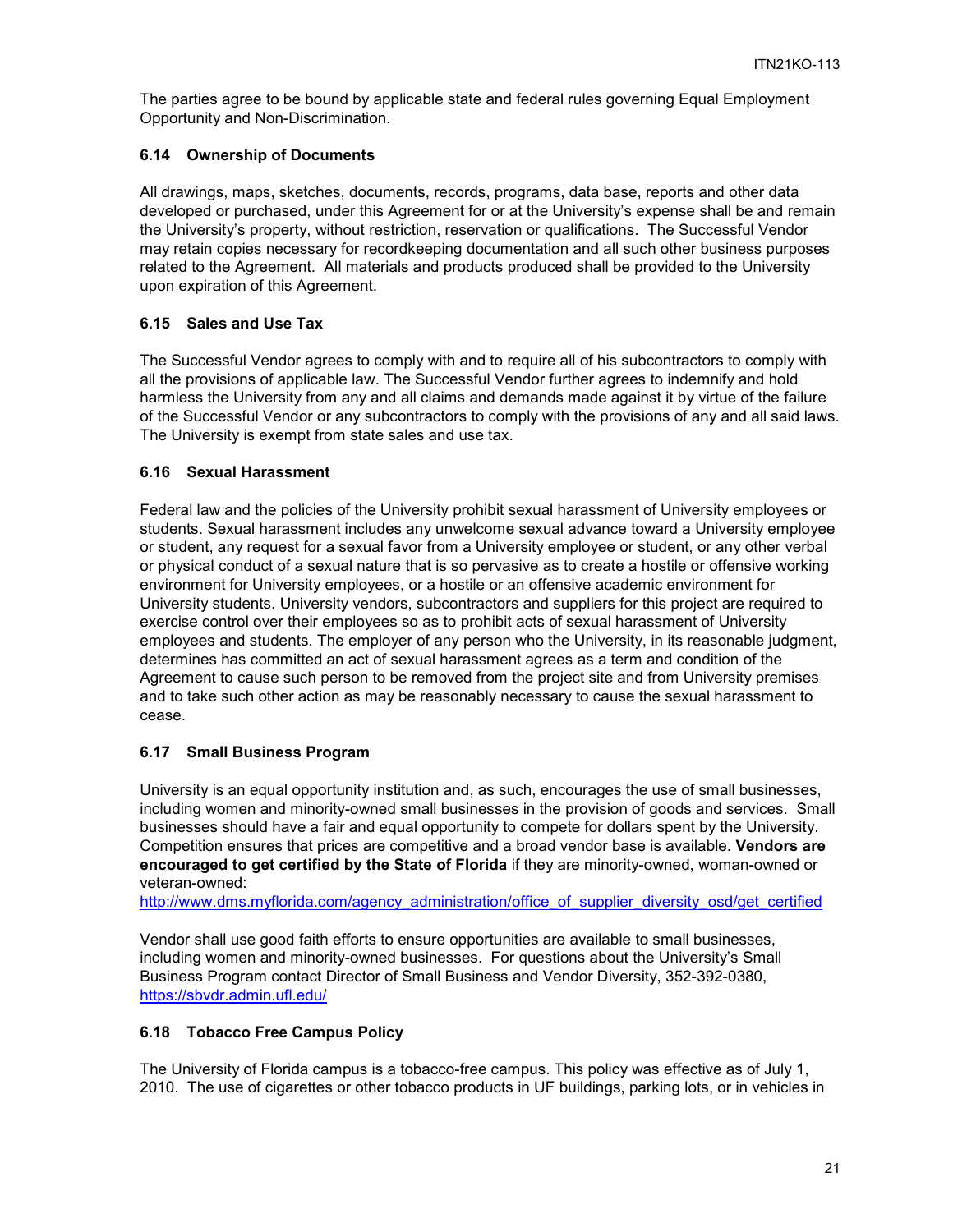these areas is prohibited. The successful vendor is expected to respect this smoke free policy and fully comply with it.

# <span id="page-21-0"></span>**6.19 Sustainability Preferences**

The University's Procurement directives support the purchase of products that will minimize any negative environmental impacts of our work. In order to facilitate a healthy market in sustainable products, all parties involved in the procurement and utilization of materials must engage in both waste recycling and the initial purchase of products containing recycled content. It is in the interest of public health, safety and welfare and the conservation of energy and natural resources to use and promote environmentally responsible products, as well as energy efficient fixtures, appliances and mechanical equipment used in new construction and retrofit of University facilities.

# <span id="page-21-1"></span>**6.20 Assignment-Delegation**

No right or interest in the Agreement shall be assigned or delegation of any obligation made by Successful Vendor without written permission of the University. Any attempted assignment or delegation by Successful Vendor shall be wholly void and totally ineffective for all purposes unless made in conformity with this paragraph.

# <span id="page-21-2"></span>**6.21 Assignment of Anti-Trust Overcharge Claims**

The parties recognize that in actual economic practice overcharges resulting from anti-trust violations are in fact borne by the ultimate purchaser; therefore, Successful Vendor hereby assigns to the University any and all claims for such overcharges.

# <span id="page-21-3"></span>**6.22 Date for Reckoning Prompt-Payment Discount**

For purposes of determining whether a prompt-payment discount, if applicable, may be taken by the University, the starting date of such reckoning period shall be the later of the date of a properly executed invoice or the date of completion of service and/or delivery of product.

# <span id="page-21-4"></span>**6.23 Force Majeure**

In the event compliance with any obligation under this Agreement is impractical or impossible due to any Event of Force Majeure, then the time for performance of such obligation shall be extended for a period equivalent to the duration of the Event of Force Majeure. The provisions of this section shall not operate to excuse either party's inability to perform its obligations hereunder because of inadequate finances. "Event of Force Majeure:" means any strike, lockout, labor dispute, embargo, flood, earthquake, storm, dust storm, lightning, fire, epidemic, act of God, war, national emergency, civil disturbance or disobedience, riot, sabotage, terrorism, restraint by governmental order or any other occurrence beyond the reasonable control of the party in question.

#### <span id="page-21-5"></span>**6.24 Indemnification/Hold Harmless; Liability**

The Successful Vendor shall indemnify, defend, and hold harmless the University of Florida Board of Trustees, the University of Florida, the State of Florida and the Florida Board of Governors, and their respective officers, agents, and employees, against and from any and all claims, demands, suits, actions, proceedings, loss, cost, and damages of every kind and description, including attorneys' fees and/or litigation expenses, which may be brought or made against or incurred on account of loss of or damage to any property or for injuries to or death of any person, caused by, arising out of, or contributed to, in whole or in part, by reasons of any act, omission, professional error, fault, mistake, or negligence of Successful Vendor, its employees, agents, representatives, or subcontractors, their employees, agents, or representatives in connection with or incident to the performance of the Agreement. Successful Vendor's obligation under this provision shall not extend to any liability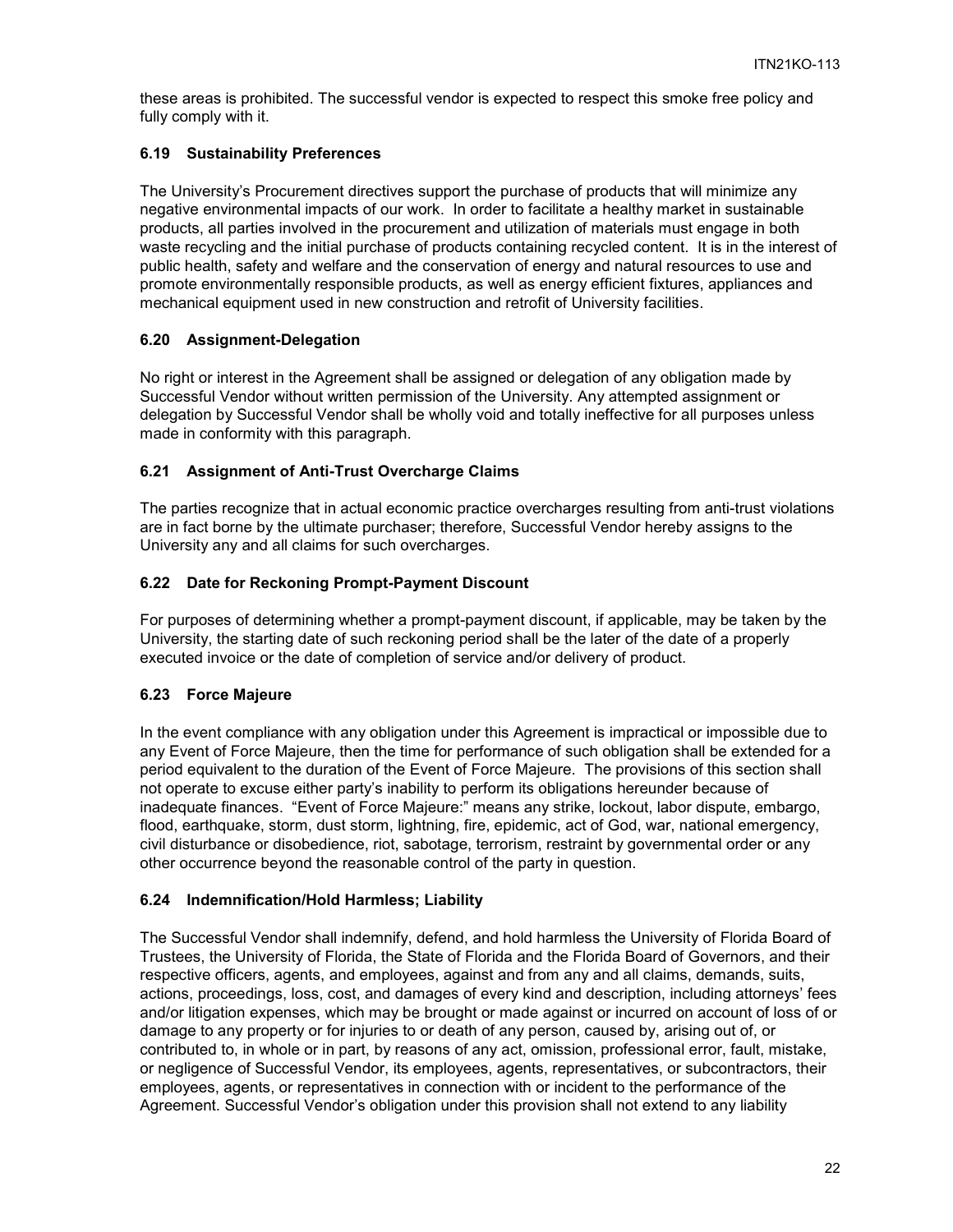caused by the sole negligence of the University of Florida Board of Trustees, University, or its officers, agents, and employees. Such indemnification shall specifically include infringement claims made against any and all intellectual property supplied by Successful Vendor and third-party infringement under the Agreement.

The University, as a public entity, is protected by sovereign immunity from tort liability, subject to a limited statutory waiver. The University will not agree to (i) indemnify or hold harmless any vendor; (ii) be liable for vendor's attorneys' fees under any circumstances; or (iii) binding arbitration. The Agreement shall not be construed or interpreted as (i) denying to either party any remedy or defense available to such party under the laws of the State of Florida; (ii) the consent of University or the State of Florida or their agents and agencies to be sued; or (iii) a waiver of either University's or the State of Florida's sovereign immunity beyond the limited waiver provided in section 768.28, Florida Statutes.

# <span id="page-22-0"></span>**6.25 Insurance Requirements**

The Successful Vendor shall purchase from and maintain with a company or companies, lawfully authorized to do business in Florida and acceptable to the University, such insurance as will protect the Successful Vendor from claims arising out of or resulting from the Successful Vendor's operations under the Agreement and for which the Successful Vendor may be legally liable, whether such operations be by the Successful Vendor or by their subcontractors or by anyone directly or indirectly employed by any of them, or by anyone for whose acts any of them may be liable. All insurance policies shall be issued and countersigned by representatives of such companies duly authorized for the State of Florida and shall be written on ISO standard forms or their equivalents. The Successful Vendor shall file with the University Certificates of Insurance prior to the commencement of this Agreement and shall file Certificates of Insurance evidencing the renewal of such policies at least thirty (30) days prior to the date that each applicable insurance policy is scheduled to expire. *Please note that the University of Florida must be named "additional insured" on automobile and general liability policies.*

General Liability Insurance – The Successful Vendor shall provide the ISO Commercial General Liability policy for general liability coverage's for limits of not less than of \$1,000,000 per occurrence. Coverage shall be maintained without interruption from date of commencement of work until date of final payment.

Worker's Compensation - The Successful Vendor shall secure and maintain for the life of this Agreement, valid Worker's Compensation Insurance as required by Chapter 440, Florida Statutes (if applicable.)

Automobile Liability - The Successful Vendor shall secure and maintain, during the life of this Agreement, Automobile Liability insurance on all vehicles against bodily injury and property damage in at least the amount of \$100,000.00 per person, \$500,000.00 per occurrence.

#### <span id="page-22-1"></span>**6.26 Protection of Property**

The Successful Vendor shall at all times guard against damage or loss to the property of the University or of others or vendors and shall be held responsible for replacing or repairing any such loss or damage. The University may withhold payment or make such deductions as deemed necessary to insure reimbursement or replacement for loss or damage to property through negligence of the Successful Vendor or their agents. The Successful Vendor shall provide all barricades and take all necessary precautions to protect buildings and personnel.

#### Intellectual Property

A. All works that are created pursuant to this contract ("Works") are works made for hire, and all rights and privileges attendant to the Works belong exclusively to the University. If a court of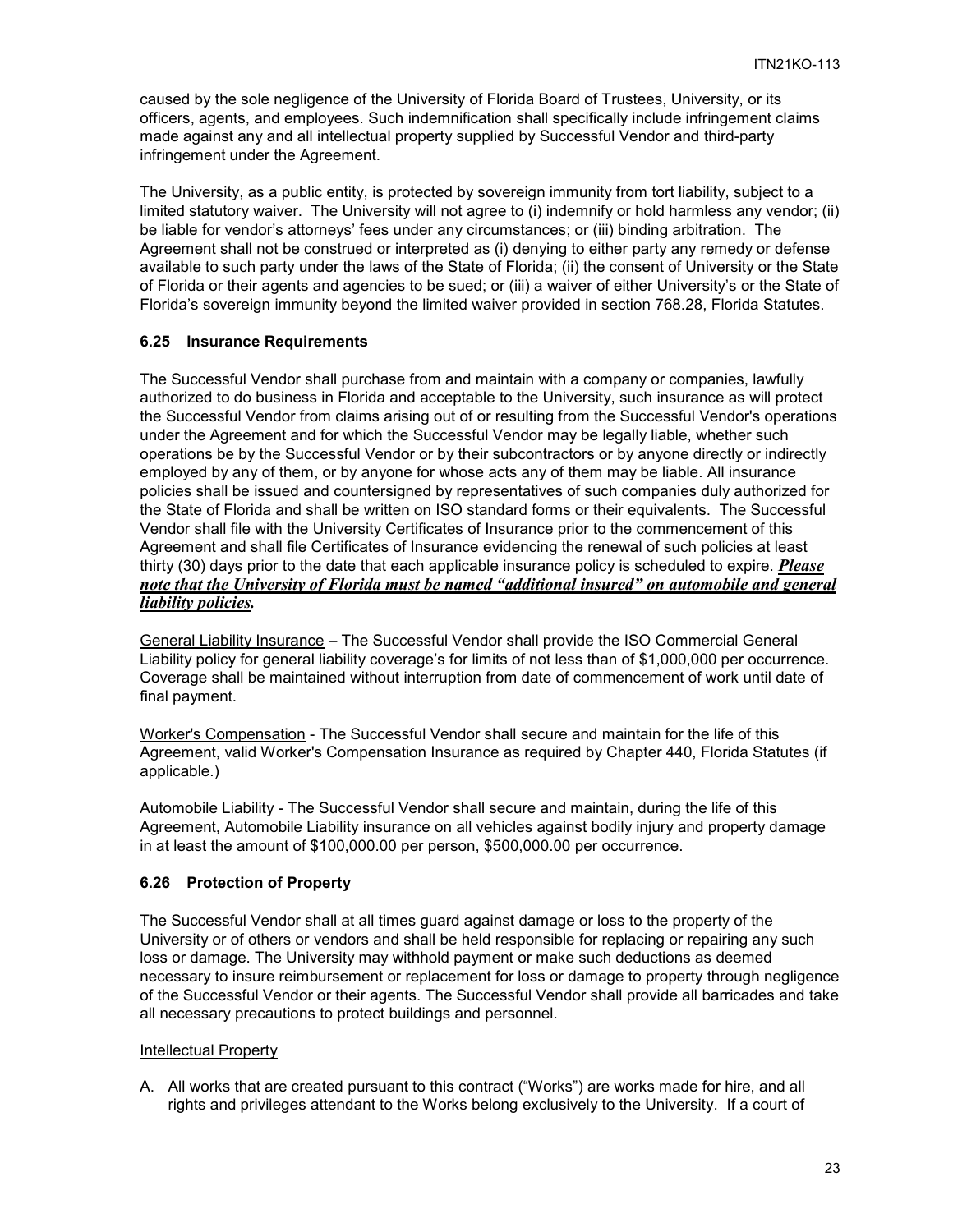competent jurisdiction determines that any Work does not constitute a work made for hire, the Contractor hereby assigns to the University for no additional consideration all rights and privileges the Contractor has in the works, including all intellectual property rights, specifically those under copyright law.

- B. Paragraph A does not apply to Works that are not created through performance under this Contract ("Pre-existing works"). With respect to Pre-existing works used by the Contractor in performance of this Contract, the Contractor shall obtain for the University at no additional charge a license to use Pre-existing works for the uses intended under this Contract, including the right to make derivative works. Paragraph A does apply, however, to any Works that are derivative of Pre-existing works.
- C. The Contractor warrants that it has full power and authority to transfer the rights granted by this Contract to the University and that use of the works by the University does not constitute an infringement or other violation of any copyright, trade secret, trademark, patent, non-disclosure, or other rights of any third party.
- D. Title and all rights and privileges to all graphics and material provided to the Contractor by the University in connection with this Contract remain the exclusive property of the University of Florida. The Contractor does not receive any title, rights, or privileges in those graphics or materials. The University grants to the Contractor a limited license in those graphics or materials only for the purpose of carrying out the Contractor's obligations under this Contract.

# <span id="page-23-0"></span>**6.27 Labor Disputes**

Successful Vendor shall give prompt notice to the University of any actual or potential labor dispute which delays or may delay performance of the Agreement.

#### <span id="page-23-1"></span>**6.28 Laws and Regulations**

Successful Vendors are solely responsible for keeping themselves fully informed of and faithfully observing all laws, ordinances, and regulations and shall protect and indemnify the University, its officers and agents against any claims of liability arising from or based on any violation thereof.

#### <span id="page-23-2"></span>**6.29 No Replacement of Defective Tender**

Every tender of goods must fully comply with all provisions of the Agreement as to time of delivery, quantity, and the like. If a tender is made which does not fully conform, this shall constitute a breach and Successful Vendor shall not have the right to substitute a conforming tender.

#### <span id="page-23-3"></span>**6.30 No Waiver of Right by the University**

No waiver by University of any breach of the provisions of the Agreement by the Successful Vendor shall in any way be construed to be a waiver of any future breach or bar the University's right to insist on strict performance of the provisions of the Agreement.

#### <span id="page-23-4"></span>**6.31 Notice to Vendors of Asbestos-Containing Materials in University Buildings**

Asbestos containing materials (ACM) can be found in almost any building in the United States more than 10 years old. The University of Florida is no exception. The types of asbestos most commonly found are pipe and boiler insulation, fireproofing, hard panels known as "Transite", floor tile, and spray or trowel-applied ceiling finishes. ACM is generally not hazardous if left undisturbed.

The University has implemented an Asbestos Program to assure safe management and removal of ACM. Vendors, consultants, and other's providing service to the University may encounter ACM and must, therefore, comply with the following instructions: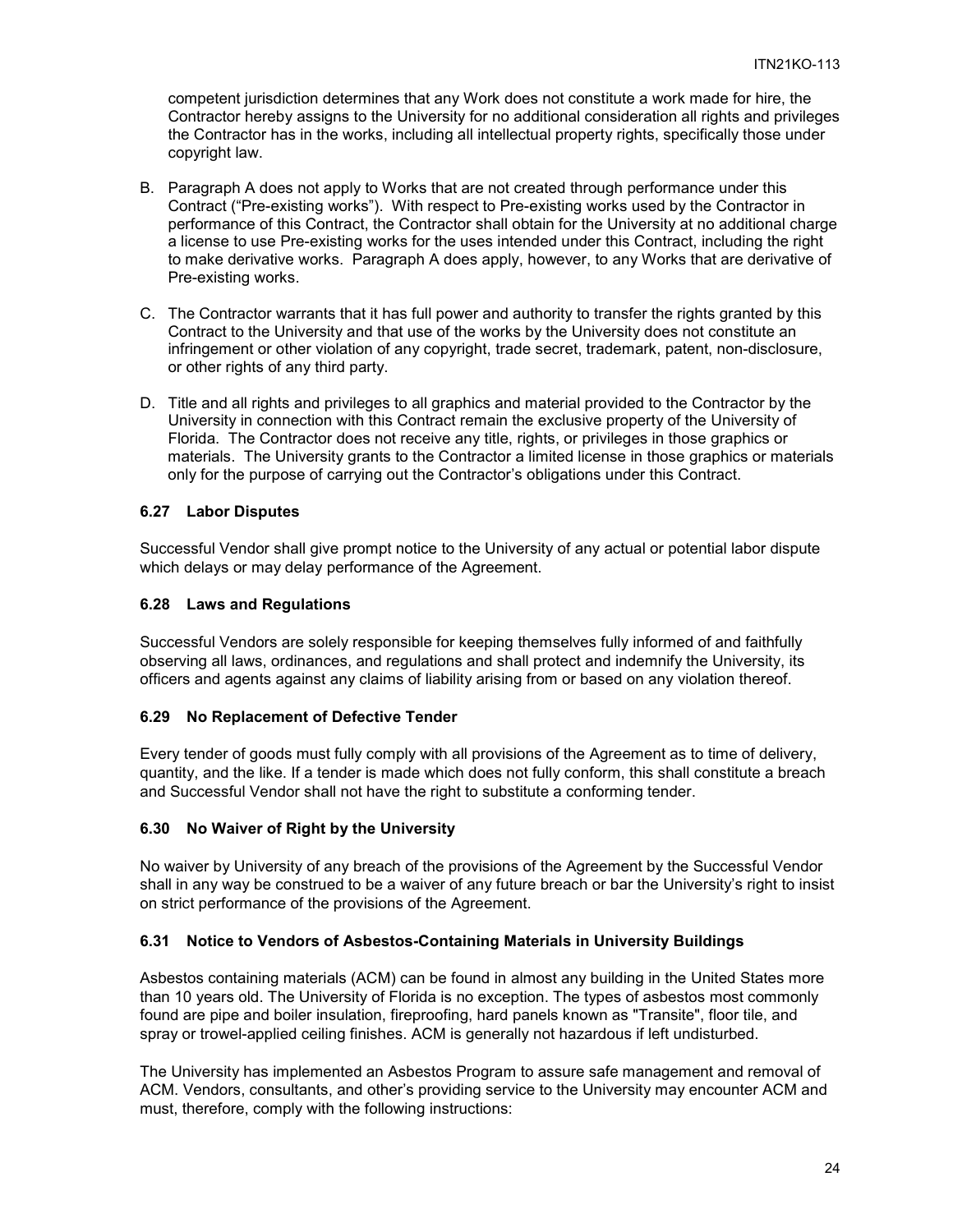A. Avoid disturbing suspected ACM. Exercise caution and watch for possible ACM.

B. If it is necessary to disturb ACM, first notify the appropriate Division Asbestos Representative listed in this notice, or the University of Florida Asbestos Coordinator, before proceeding with your work. You shall take whatever precautions are necessary to protect humans' health and the environment, and comply with all applicable Federal, State, and Local laws pertaining to asbestos.

C. If you require additional information on possible locations of ACM in a particular building, contact the Asbestos Representative from the Division for which you are working.

| Division                                                                                    | Asbestos Representative                                                                                                                                      | Telephone                                                                                |
|---------------------------------------------------------------------------------------------|--------------------------------------------------------------------------------------------------------------------------------------------------------------|------------------------------------------------------------------------------------------|
| <b>Facilities Services</b><br><b>Health Center</b><br>Housing<br>Reitz Union<br><b>IFAS</b> | Assoc. Dir. Facilities Services<br>Asst. Dir. Health Ctr Facilities Services<br>Housing Maintenance Superintendent<br>Maintenance Superintendent<br>Engineer | (352) 392-7793<br>(352) 392-4417<br>(352) 392-2161<br>(352) 392-1614<br>$(352)$ 392-6488 |
|                                                                                             |                                                                                                                                                              |                                                                                          |

# <span id="page-24-0"></span>**6.32 Parking and Identification Badges.**

The Successful Vendor shall obtain all parking permits and/or decals that may be required while performing project work on University premises. The Successful Vendor should review Contractor and Vendor Parking information from Transportation and Parking Services located at the following link:<https://parking.ufl.edu/decals/contractors-vendors/>

# <span id="page-24-1"></span>**6.33 Payment Terms**

The University's obligation is payable only and solely from funds appropriated for the purpose of the Agreement. Unless otherwise stated herein, the payment terms for the Agreement are Net 30 days. VENDOR OMBUDSMAN: The University's vendor ombudsman whose duties include acting as an advocate for vendors may be experiencing problems in obtaining payment(s) from the University may be contacted at 352-392-1241.

# <span id="page-24-2"></span>**6.34 Price Adjustment**

Price changes will normally only be considered at the end of one Agreement period and the beginning of another. Price change requests shall be in writing, submitted at least sixty (60) days prior to the end of the current Agreement period, and shall be supported by written evidence of increased costs to the Successful Vendor. The University will not approve unsupported price increases that will merely increase the gross profitability of the Successful Vendor at the expense of the University. Price change requests shall be a factor in the Agreement extension review process. The University shall, in its sole opinion, determine whether the requested price increase or an alternate option is in the best interest of the University.

# <span id="page-24-3"></span>**6.35 Prior Course of Dealings**

No trade usage, prior course of dealings, or course of performance under other agreements shall be a part of any agreement resulting from this ITN; nor shall such trade usage, prior course of dealing, or course of performance be used in the interpretation or construction of such resulting agreement.

#### <span id="page-24-4"></span>**6.36 Public Entity Crime**

A person or affiliate who has been placed on the convicted list by the Department of Management Services, State of Florida, may not submit a proposal on a contract to provide any goods or services,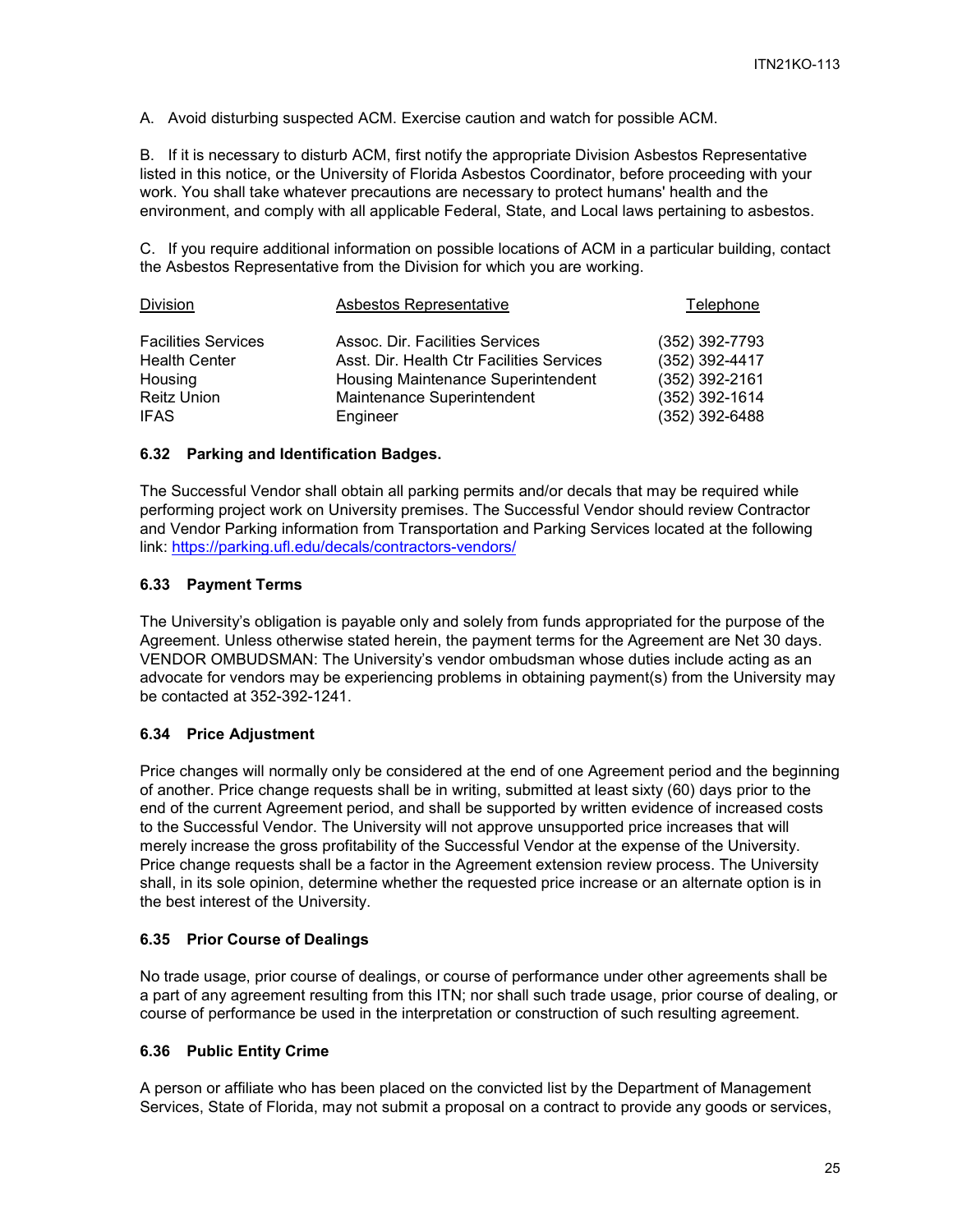including construction, repairs, or leases and may not be awarded or perform work as a Vendor, supplier, subcontractor, or consultant for the University of Florida for a period of 36 months from the date of being placed on the convicted list, a "person" or "affiliate" includes any natural person or any entity, including predecessor or successor entities or any entity under the control of any natural person who is active in its management and who has been convicted of a public entity crime (Rule 6C1-3.020 FAC).

# <span id="page-25-0"></span>**6.37 Public Records**

All proposal information submitted and opened becomes subject to the Public Records Law set forth in Chapter 119 F.S.

# **IF THE VENDOR HAS QUESTIONS REGARDING THE APPLICATION OF CHAPTER 119, FLORIDA STATUTES, TO THE VENDOR'S DUTY TO PROVIDE PUBLIC RECORDS RELATING TO THIS CONTRACT, CONTACT THE CUSTODIAN OF PUBLIC RECORDS AT Phone: (352) 846-3903 email: [PR-Request@ufl.edu](mailto:PR-Request@ufl.edu)**

# **Mail: PO Box 113156, Gainesville, FL 32611-3156**

Any resulting Agreement may be unilaterally canceled for refusal by the vendor to allow public access to all documents, papers, letters, or other materials made or received by the Successful Vendor in conjunction with the Agreement and subject to the provisions of Chapter 119. F.S.

# <span id="page-25-1"></span>**6.38 Referencing of Orders**

For each order issued against an agreement resulting hereunder, the University intends in good faith to reference this ITN for pricing, terms and conditions, delivery location, and other particulars. However, in the event the University fails to do so, the University's right to such terms and conditions, and particulars shall not be affected, and no liability of any kind or amount shall accrue to the University.

#### <span id="page-25-2"></span>**6.39 Remedies and Applicable Law**

The Agreement shall be governed by and construed in accordance with the laws of the State of Florida (without regard to principles of conflict of laws) and the rules and regulations of the Florida Board of Governors and the University. University and Successful Vendor shall have available all remedies afforded each by said law. The venue in any action or litigation commenced to enforce the Agreement shall lie in a court of competent jurisdiction located in Gainesville, Florida.

#### <span id="page-25-3"></span>**6.40 Right of Inspection**

University shall have the right to inspect the goods at delivery before accepting them.

#### <span id="page-25-4"></span>**6.41 Right of Offset**

The University shall be entitled to offset against any sums due the Successful Vendor, any expenses or costs incurred by the University, or damages assessed by the University concerning the Successful Vendor's non-conforming performance or failure to perform the Agreement, or any other debt owing the University, including expenses, costs and damages described in the termination provisions contained herein.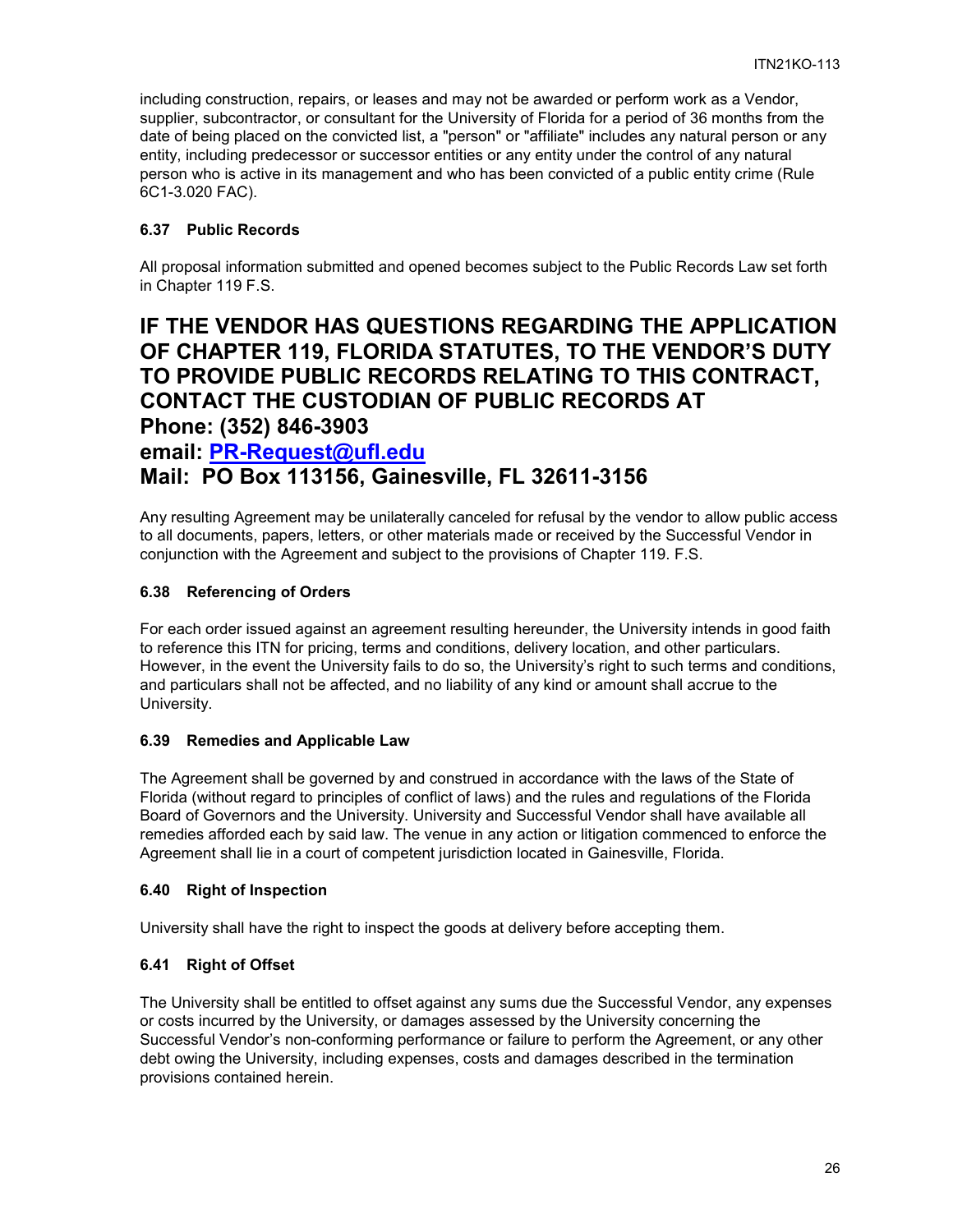# <span id="page-26-0"></span>**6.42 Shipment Under Reservation Prohibited**

Successful Vendor is not authorized to ship the goods under reservation and no tender of a bill of lading will operate as a tender of the goods.

# <span id="page-26-1"></span>**6.43 Specifications: Brand Name or Acceptable Alternate**

Where in these specifications reference is made to materials, trade names, catalog numbers or articles of certain manufacture, it is done for the sole purpose of establishing a basis of a comparable standard of quality, performance, characteristics desired and is not intended to limit or restrict competition. It shall be understood that such method of specification description is not intended to exclude other processes, similar designs, or kinds of materials, but is intended solely as a means of establishing a standard of comparison to be utilized for solicitation evaluation purposes. Other material or product may be used, if in the sole opinion of the University, they are equal in durability, quality and of a design in harmony with the intent of these specifications. Such other material or product which is substantially equivalent to those specific brand(s) specified shall qualify for solicitation evaluation and award consideration by the University. The University reserves the right to reject any substitute material or product which, in its opinion, does not meet the standard of quality established by reference in these specifications and is not considered an acceptable alternate for the intended use and purpose. The burden of proof as to meeting the requirements of these specifications shall be the responsibility of the submitting vendor. Such proposer(s) who is offering any material or product other than the item(s) specified herein must submit with their solicitation response catalog cuts and detailed specifications which will completely describe the item(s) on which they are offering for an acceptable alternate determination by the University. Where the proposer proposes to substitute a material or product which is not known to the University, he/she shall be prepared to submit samples on request for the University's inspection and evaluation. The cost of transportation, both ways, of such samples shall be borne by the submitting proposer.

# <span id="page-26-2"></span>**6.44 Successful Vendor to Package Goods**

Successful Vendor will package goods in accordance with good commercial practice. Each shipping container shall be clearly and permanently marked as follows: (a) Successful Vendor's name and address; (b) Consignee's name, address and purchase order number; (c) Container number and total number of containers, e.g. box 1 of 4 boxes and (d) the number of the container bearing the packing slip. Successful Vendor shall bear cost of packaging unless otherwise provided.

# <span id="page-26-4"></span><span id="page-26-3"></span>**6.45 Termination**

# **6.45.1 Convenience**

The University reserves the right to terminate the Agreement in whole or part at any time when in the best interests of the University without penalty or cause. Upon receipt of the written notice, the Successful Vendor shall immediately stop all work as directed in the notice, notify all subcontractors of the effective date of the termination and minimize all further costs to the University. In the event of termination under this provision, all documents, data and reports prepared by the Successful Vendor under the Agreement shall become the property of and delivered to the University. The Successful Vendor shall be entitled to receive just and equitable compensation for work in progress, work completed and materials accepted before the effective date of termination. Such compensation shall be the Successful Vendor's sole remedy against the University in the event of termination under this provision.

# <span id="page-26-5"></span>**6.45.2 Default**

The University reserves the right to terminate the Agreement in whole or in part due to the failure of the Successful Vendor to comply with any term or condition of the Agreement, to acquire and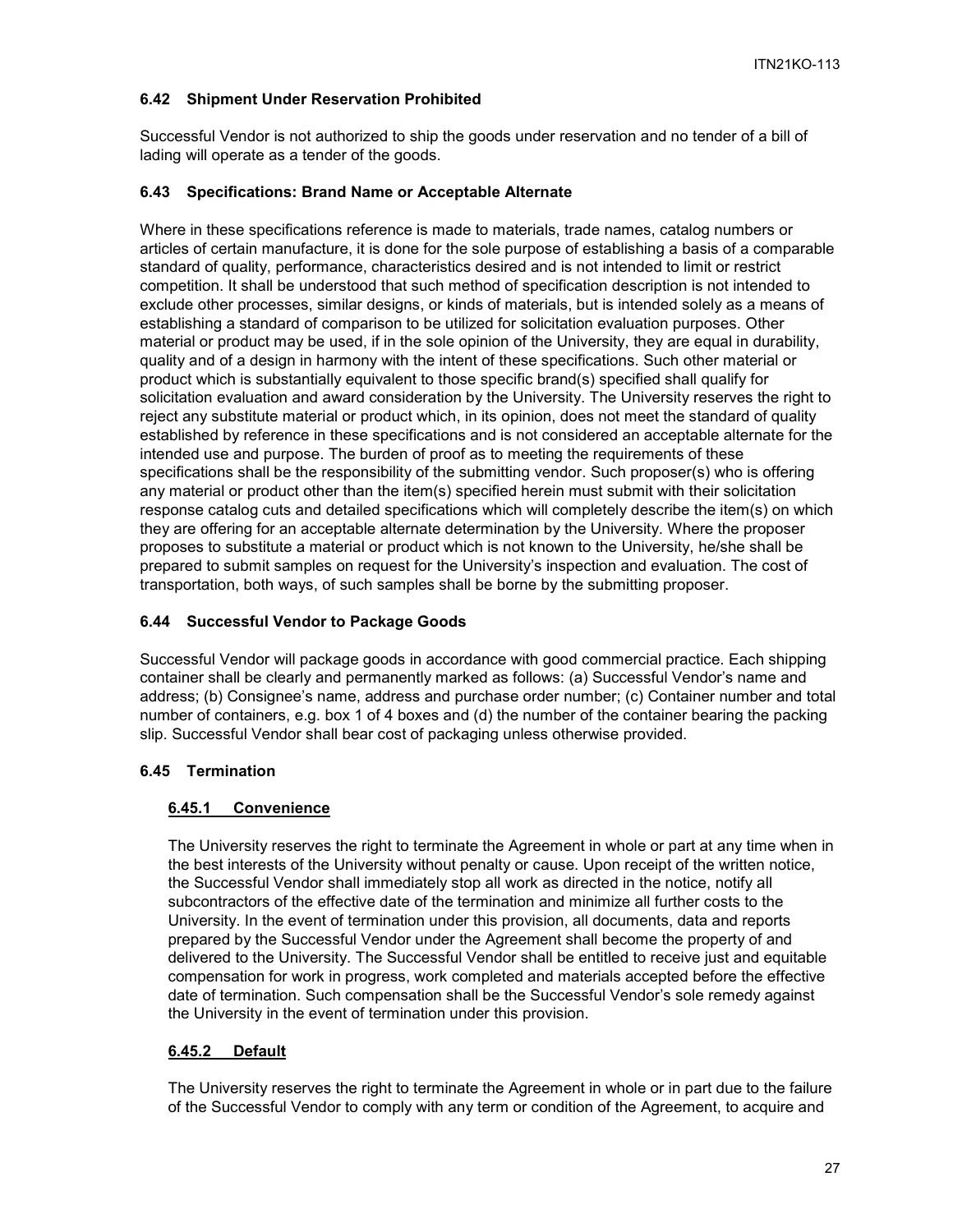maintain all required insurance policies, bonds, licenses and permits, or to make satisfactory progress in performing the Agreement. The University shall provide written notice of the termination and the reasons for it to the Successful Vendor. Upon termination under this provision, all goods, materials, documents, data and reports prepared by the Successful Vendor under the Agreement shall become the property of and be delivered to the University on demand. The University may, upon termination of the Agreement, procure, on terms and in the manner that it deems appropriate, materials, or services to replace those under the Agreement. The Successful Vendor shall be liable to the University for any excess costs incurred by the University in re-procuring the materials or services.

#### <span id="page-27-0"></span>**6.45.3 Gratuities**

The University may, by written notice to the Successful Vendor, cancel the Agreement if it is discovered by the University that gratuities, in the form of entertainment, gifts or other, were offered or given by the Successful Vendor, or any agent or representative of the Successful Vendor, to any officer or employee of the University with a view toward securing favorable treatment with respect to the awarding or amending, or the making of any determinations with respect to the performing of such Agreement. In the event the Agreement is canceled by the University pursuant to this provision, University shall be entitled, in addition to any other rights and remedies, to recover or withhold the amount of the cost incurred by Successful Vendor in providing such gratuities.

# <span id="page-27-1"></span>**6.45.4 Insolvency**

The University shall have the right to terminate the Agreement at any time in the event Successful Vendor files a petition in bankruptcy; or is adjudicated bankrupt; or if a petition in bankruptcy is filed against Successful Vendor and not discharged within thirty (30) days; of if Successful Vendor becomes insolvent or makes an assignment for the benefit of its creditors or an arrangement pursuant to any bankruptcy law; of if a receiver is appointed for Successful Vendor or its business.

#### <span id="page-27-2"></span>**6.45.5 Lack of Funds**

The State of Florida's and UF's performance and obligation to pay under this Agreement is contingent upon an annual appropriation by the Florida State Legislature. The Agreement may be canceled without further obligation on the part of the University of Florida in the event that sufficient appropriated funding is unavailable to assure full performance of the terms. The Successful Vendor shall be notified in writing of such non-appropriation as soon as reasonably possible. No penalty shall accrue to the University in the event this cancellation provision is exercised. This cancellation provision shall not be construed so as to permit the University to terminate the Agreement in order to acquire similar equipment, material, supplies or services from another party.

#### <span id="page-27-3"></span>**6.45.6 Stop Work Order**

The University may at any time, by written order to the Successful vendor, require the Successful Vendor to stop all or any part of the work called for by the Agreement for a period of ninety (90) days after the order is delivered to the Successful Vendor, and for any further period to which the parties may agree. The order shall be specifically identified as a Stop Work Order issued under this provision. Upon receipt of the order, the Successful Vendor shall immediately comply with its terms and take all reasonable steps to minimize the incidence of costs allocable to the work covered by the order during the period of work stoppage. If a Stop Work Order issued under this provision is canceled or the period of the order or any extension expires, the Successful Vendor shall resume work. The University shall make an equitable adjustment in the delivery schedule or Agreement price, or both, and the Agreement shall be amended in writing accordingly.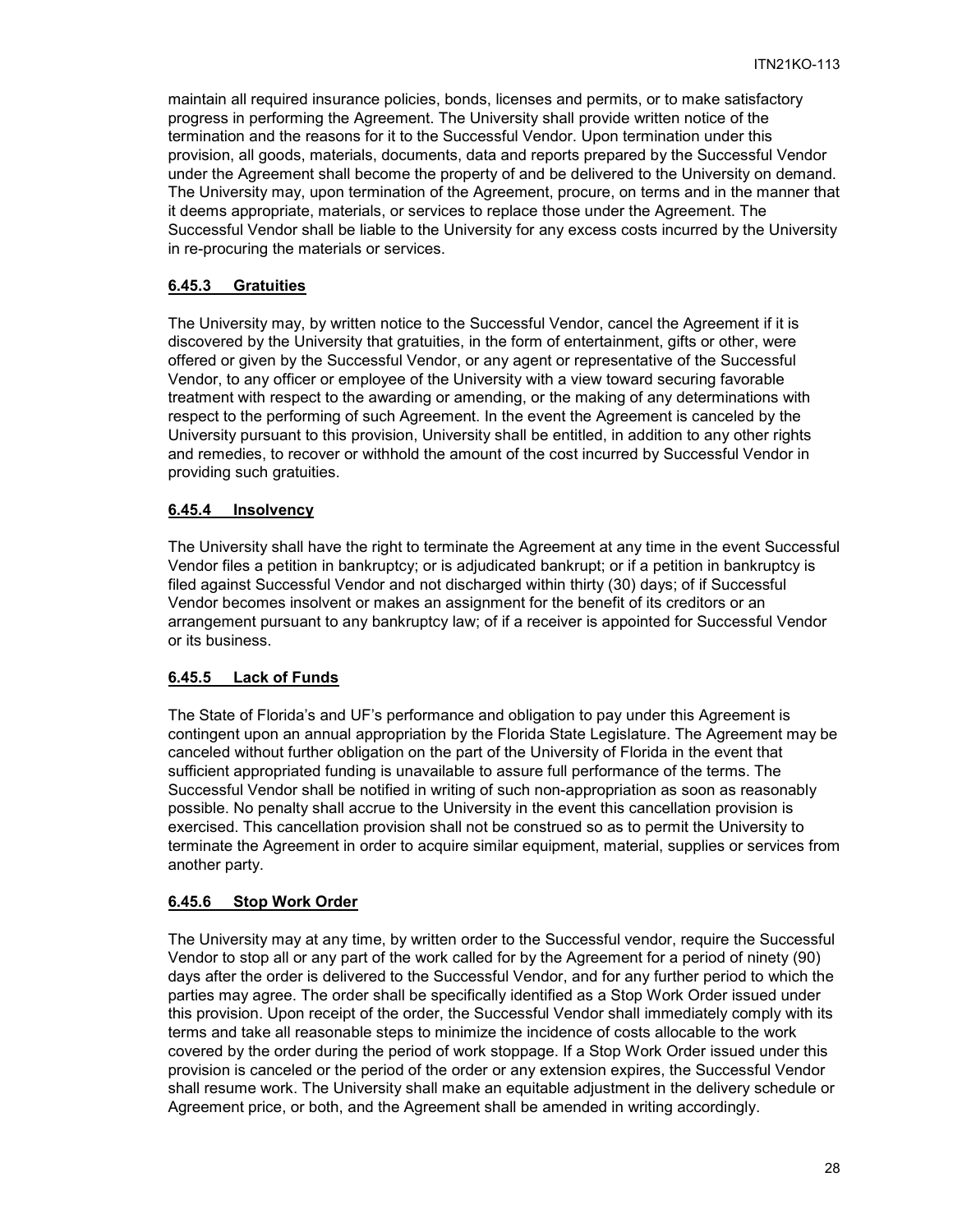# <span id="page-28-0"></span>**6.45.7 Suspension or Debarment**

The University may by written notice to the Successful Vendor immediately terminate the Agreement if the University determines that the Successful Vendor has been debarred, suspended or otherwise lawfully prohibited from participating in any public procurement activity, including but limited to, being disapproved as a subcontractor Vendor of any public procurement unit or other governmental body.

#### <span id="page-28-1"></span>**6.45.8 Continuation of Performance Through Termination**

The Successful Vendor shall continue to perform, in accordance with the requirements of Agreement, up to the date of termination, as directed in the termination notice.

#### <span id="page-28-2"></span>**6.46 Title and Risk of Loss**

The title and risk of loss of the goods and equipment shall not pass to University until University actually receives the goods and equipment at the point or points of delivery.

# <span id="page-28-3"></span>**6.47 Warranties**

In addition to any implied warranties, Successful Vendor warrants that the goods furnished will conform to the specifications, drawings, and descriptions listed herein, and to the sample or samples if any, furnished by the Successful Vendor. In the event of a conflict between the specifications, drawings, and descriptions, the specifications shall govern.

# <span id="page-28-4"></span>**6.48 Payment Card Industry Data Security Standard.**

For e-commerce business and/or credit card transactions, Proposer agrees to be bound by the requirements and terms of the Rules of all applicable Card Associations, as amended from time to time, and be solely responsible for security and maintaining confidentiality of Card transactions processed by means of electronic commerce up to the point of receipt of such transactions by Bank.

Proposer is required to be in compliance with the requisites of the SAS 70 and/or Payment card Industry Data Security Standard and provide written attestation of compliance annually.

#### <span id="page-28-5"></span>**6.49 Payment and Invoice Information**

All invoices will need to contain either a **UF purchase order number** or the **8-digit department ID number** of the department with which you are doing business. Please include your Tax Identification number. All invoices for payment should be submitted to the University of Florida via:

Email: [UFL.invoices@edmgroup.com](mailto:UFL.invoices@edmgroup.com)

Or by Fax: 1-570-496-5411

Or by Mail: University of Florida Attn: Accounts Payable PO Box 3357 Scranton, PA 18505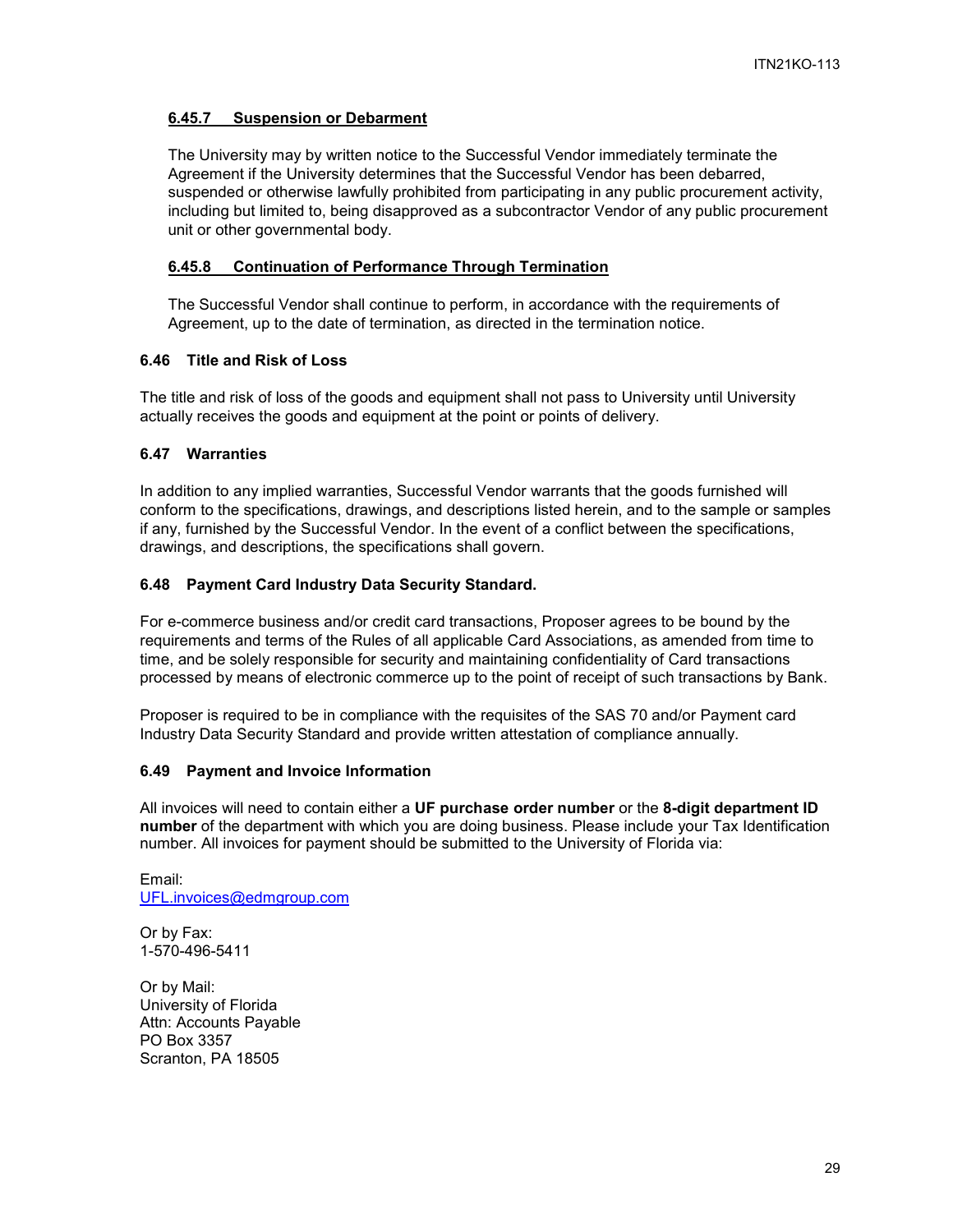#### <span id="page-29-0"></span>**7.0 Certifications and Forms**

#### <span id="page-29-1"></span>**7.1 Certification of Proposal**

Explanation: This certification attests to the vendor's awareness of and agreement to the content of this ITN and all accompanying provisions contained herein.

Action: Vendor is to ensure that the following certificate is duly completed and correctly executed by an authorized officer of your company.

This proposal is submitted in response to Invitation to Negotiate # ITN21KO-113 issued by the University of Florida. The undersigned, as a duly authorized officer, hereby certifies that

#### \_\_\_\_\_\_\_\_\_\_\_\_\_\_\_\_\_\_\_\_\_\_\_\_\_\_\_\_\_\_\_\_\_\_\_\_\_ (Vendor Name)

agrees to be bound by the content of this proposal and agrees to comply with the terms, conditions and provisions of the referenced Invitation to Negotiate (ITN) and any addenda thereto in the event of an award. Exceptions are to be noted as stated in the ITN. The proposal shall remain in effect for a period of ninety (90) calendar days as of the Due Date for responses to the ITN.

The undersigned certifies that to the best of his/her knowledge: (check one pf the below and provide information if required)

There is no trustee or employee of the University of Florida who has or whose Relative has an Interest in the entity or entities making this proposal or who is a natural person making this proposal.

There are trustee(s) and/or employee(s) of the University of Florida who have, and/or whose Relative(s) have, an Interest in the entity or entities making this proposal or who is a natural person making this proposal. Describe the nature of the interest held by each trustee, employee, or Relative of the trustee or employee (for example, grandson of Employee X owns the company or spouse of Employee Y is a director of the company).

"Interest" for purposes of this disclosure includes the following: director, trustee, officer, or employee of an entity, any contract with an entity (including consulting), or any partner, proprietor, stock, equity, or other ownership interest in an entity.

"Relative" for the purpose of this disclosure is an individual who is related to the trustee or employee as father, mother, son, daughter, brother, sister, uncle, aunt, first cousin, nephew, niece, husband, wife, father-in-law, mother-in-law, son-in-law, daughter-in-law, brother-in-law, sister-in-law, stepfather, stepmother, stepson, stepdaughter, stepbrother, stepsister, half-brother, half-sister, grandparent, great grandparent, grandchild, great grandchild, step grandparent, step great grandparent, step grandchild, step great grandchild, person who is engaged to be married to the trustee or employee or who otherwise holds himself or herself out as or is generally known as the person whom the trustee or employee intends to marry or with whom the trustee or employee intends to form a household, or any other natural person having the same legal residence as the trustee or employee"

The undersigned further certifies that their firm (check one) \_\_\_**IS** *or* \_\_\_**IS NOT** currently debarred, suspended, or proposed for debarment by any federal entity. The undersigned agrees to notify the University of any change in this status, should one occur, until such time as an award has been made under this procurement action.

Person(s) authorized to negotiate in good faith on behalf of this firm for purposes of this Invitation to Negotiate are: